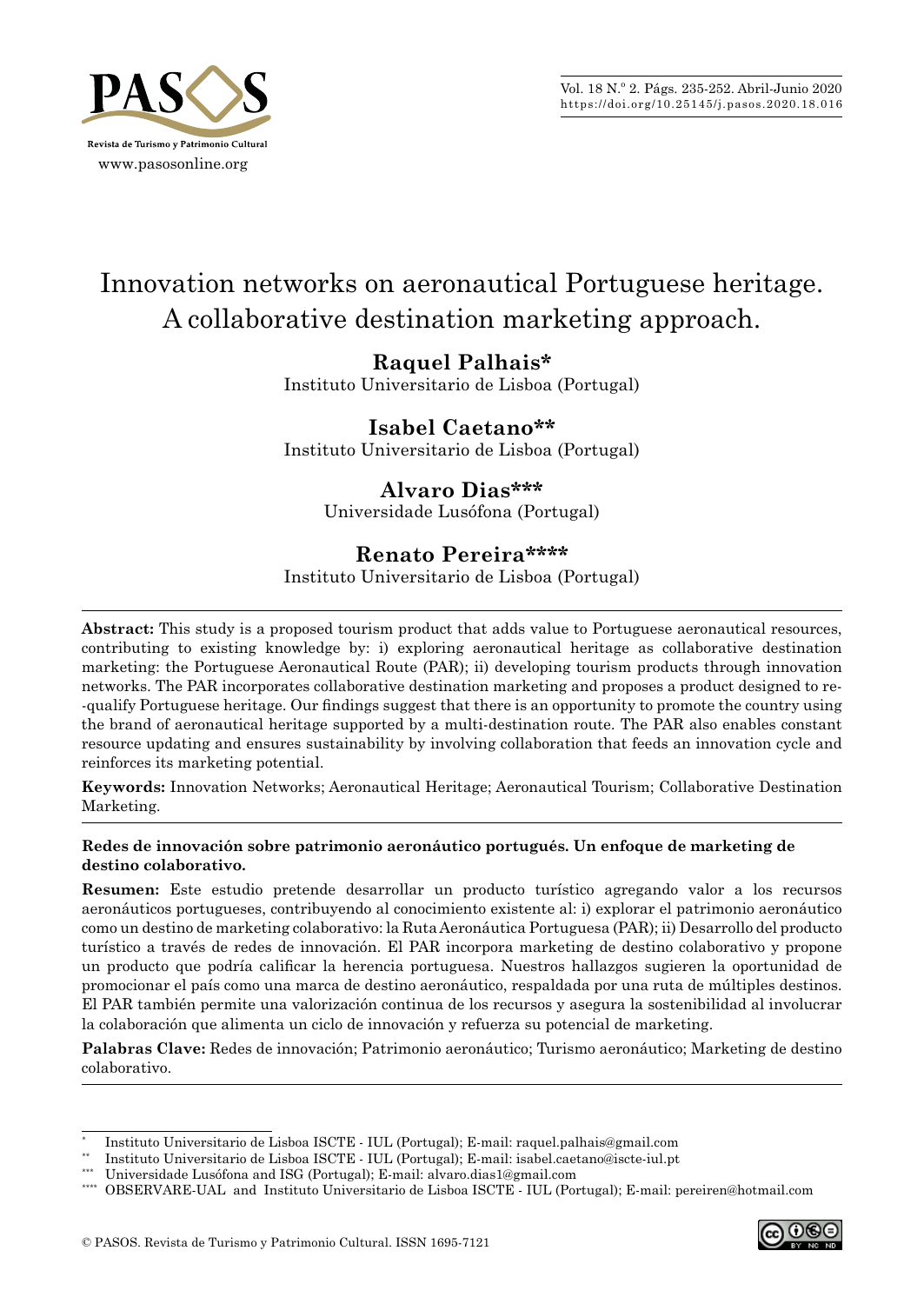## **1. Introduction**

To compete globally, destinations strive to offer unique tourist attractions. In many cases, imitation of the best cases leads to attractions' McGuggenheimisation (Richards & Wilson, 2006) where destinations rapidly lose their source of competitive advantage and the investments became unviable. Marketing places permits destinations to respond to this challenge by investing in more suitable communication strategies, supported on frugal differentiation arguments. In most cases, segmentation approaches serve as a basis for theses marketing strategies (Tsiotsou & Vasaioti, 2006). Therefore, the discussion about the best segmentation method focused a substantial part of the existing research (Frochot & Morrison, 2000). However, segmentation efforts fail to take long term effect (Tsiotsou and Vasaioti, 2006), as the essence of marketing in heritage tourism ‑ understanding consumer needs and wants – often is not a priority (Poria, Biran & Reichel, 2007). Moreover, locations, funding and short‑termism dictate the core elements of all marketing plans (Chhabra, 2009).

Consumer needs and wants are related to tourists' authentic experience allowing each person, through travel, to fulfil his daily life with missing lifestyles, values, and dispositions (Yi, et al., 2018). To do so, in one hand, heritage tourism should develop potential to offer this dimension when tourists internalize the tangible and intangible elements as part of these 'fulfilling' experiences (Knudsen, Rickly, & Vidon, 2016). On the other hand, the improvement of authenticity perception should be based on the development of the heritage tourist assessment dimensions, such as the appearance, the local culture and customs they present, the site management, the site location, and the atmosphere of the heritage places (Nguyen & Cheung, 2016). On this vein, a network approach is found to contribute to a more sustainable marketing protocol for heritage tourism institutions (Chhabra, 2009).

On this vein, this research aims to present a distinctive tourism product for Portugal destination within a holistic and integrated management model that ensures its sustainability. It intends to: i) identify and analyse national examples as previous research studies have already identified, to present valuable evidence-based information to contribute to this network tourism product; ii) survey and select the main aeronautic assets to create an innovative tourism product; iii) propose an integrated network tourism product based on the aeronautic resources and related activities across the whole country.

#### **2. Theoretical Background**

#### *2.1. Tourism and Tourism Product*

Tourism is the result of a combination of different factors. It incorporates tangible and intangible components which are enriched by sociological and cultural features. Offer and demand are exposed to a high level of heterogeneity (Carvalho & Costa, 2011). Tourism products' consumption has to occur in the specific place where they are produced forcing the client to be proactive and to come to the destination (Weiermair, 2004) and 'tourism products are "experience goods" *par excellence*, validated *ex post* facto by consumers' (Decelle, 2004). Tourism represents a 'coordination‑intensive industry in which different products/services (transportation, accommodation and so on) are bundled together into a final product' (Yang, 2012: 347).

Tourism experiences depend on a combination of different supplier services where each of them provides a range of facilities to increase tourist satisfaction. In this matter, tourists often perceive the value‑added of tourism products as an amalgam of different services (Yang, 2012), selecting them according to their expectations of a 'total experience' (Framke, 2002).

Tourism faces the challenge of providing product diversity to follow dynamic tourist needs (Yang, 2012) and to integrate a wide range of suppliers (Rigall‑I‑Torrent & Fluvià, 2011). Tourism destination theory argues for the importance of such multiplayer orchestration (Crouch, 2011) where a network of organizations is required to compose a product once tourists expect a appropriate combination of private and public services (Rigall‑I‑Torrent & Fluvià, 2011).

Developing new tourism products and evolving the existing ones by integrating heritage tend to rapidly consumed (Tunbridge, 2008). As such, destinations should be able to respond to tourist's changing demand (Framke, 2002). Therefore, tourism innovation is crucial to offer 'much more splendid and abundant tourism experiences, which improve tourists' satisfaction and enhance tourism industry's competiveness and development' (Yang, 2012: 1348). Moreover, innovative perspectives based on military (or others) assets must be considered, especially because they can make connections with other heritage resources (Tunbridge, 2008).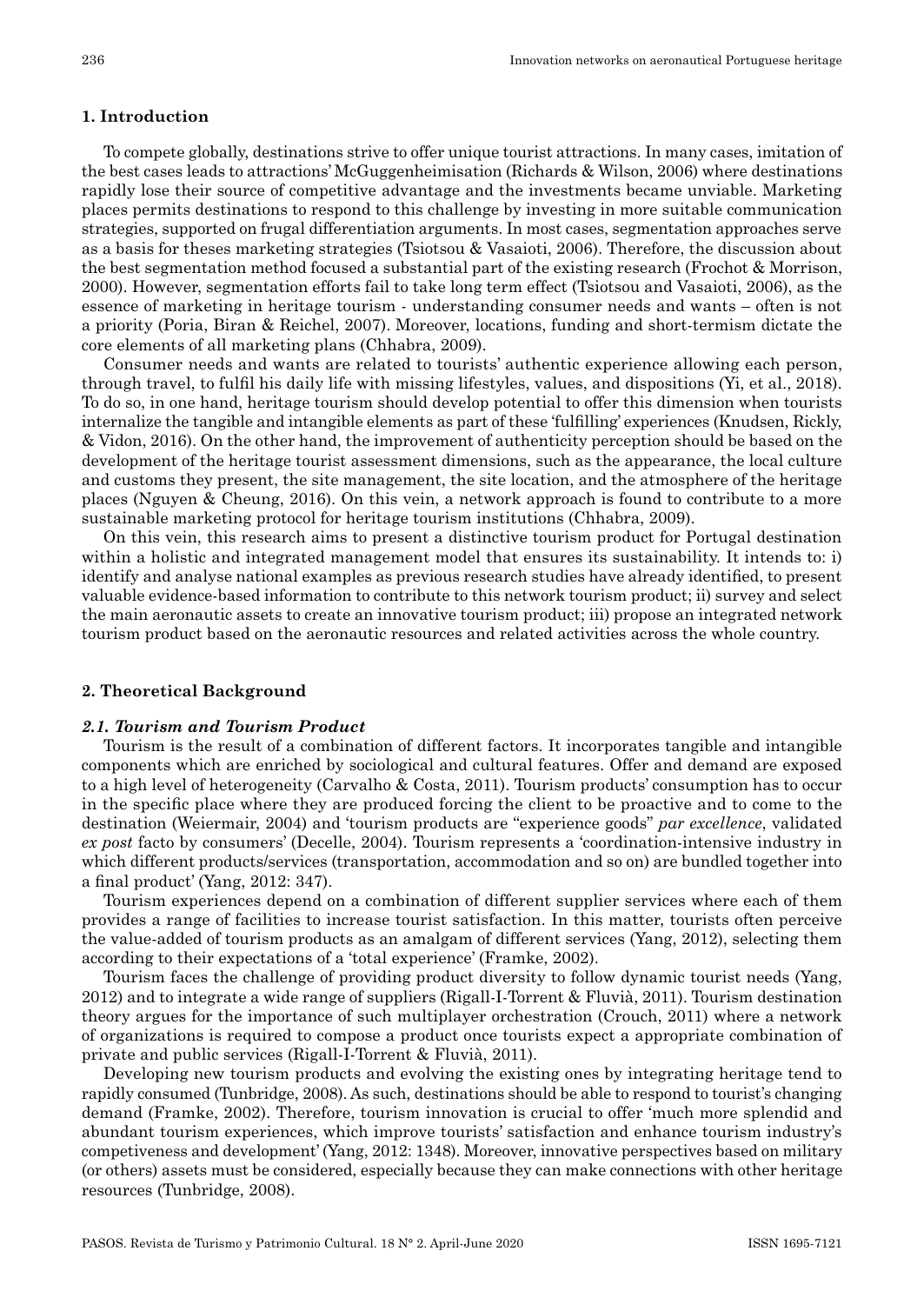Innovation is a main competitive driver, contributing to R&D (Arrow, 1962), technical innovation (Freeman & Soete, 1982), service innovation (Barras, 1986), entrepreneurship (Drucker, 1985), absorptive capacity (Cohen & Levintbal, 1990), cluster and strategic competition (Porter, 1998), and innovation networks (Powell & Grodal, 2005).

Innovation is defined by the OECD, in the Oslo Manual, as 'the implementation of a new or significantly improved product (good or service), or process, a new marketing method, or a new organizational method in business practices, workplace organization or external relations' (OECD, 2005: 46).

## *2.2. Tourism Innovation*

Tourism is a complex industry that contains similarities with other business activities such as retailing, banking, or recreation, which apply marketing of services (Decelle, 2004). Tourism possesses unique characteristics (Hjalager, 2002, 2009, 2010a): i) The link to a specific location (Hjalager, 2010a); ii) Labour force is relatively unskilled (OECD, 2006); iii) Is dominated by SMEs (Hjalager, 2002); iv) Firms are more oriented to competition than to cooperation (Decelle, 2004). Innovation is quite often conducted by old and large tourism firms, but SMEs can equally benefit from it by exploring constellations in collaborative structures to overcome its innovation handicap (Hjalager, 2002).

Tourism products involve multiple suppliers. The coordination between them and distributors, to assure a value‑added chain, is crucial to their success (Yang, 2012). Hence, networks can be considered as a path to foster tourism product innovation, which stimulates new tourism demand and spreads out the word‑of‑mouth (Yang, 2012).

As the determinants of innovation can be found outside the tourism core sector (Hjalager, 2002), tourism also enables innovation through other sectors once they explore its (tourism) generated externalities (COTEC, 2009). It clarifies the necessity of developing innovation through the interaction with other actors that might not be directly related to the tourism industry (Carvalho & Costa, 2011).

## *2.3. Innovation networks*

Networking is one of the five skills of the 'true innovators' (Dyer, Gregersen & Christensen, 2009). Organization retaining people with networking capacities evolve to higher levels of innovativeness (Kastelle & Steen, 2014). Thus, "networks are an essential element of innovation" (p. 102). Innovation networks require members from different areas and organizations (Ahrweiler & Keane, 2013) and creative environment exposition (Powell & Grodal, 2005). Organizations with broader networks are exposed to different experiences and competences (Beckman & Haunschild, 2002).

Consequently, an innovation network is a combination of organizations, involving people and ideas to create new products, processes and organizational structures (Ahrweiler & Keane, 2013). They gain by "getting close to customers to understand their needs, working with suppliers to deliver innovative solutions, linking up with collaborators, research centres, even competitors, to build and operate innovation systems" (Tidd & Bessant, 2009: 282).

## *2.4. Tourism Networks*

Despite its industrial context origins, the importance of tourism networks has grown significantly for researchers (Shih, 2006; Plaza, Galvez‑Galvez & Gonzalez‑Flores, 2011; Kimbu & Ngoasong, 2013). Appendix 1 summarizes some of the main contributions.

Tourism networks enable the best possible exploitation of 'place advantages' leading to synergies in an inherently complex tourism offering (Pinto & Kastenholz, 2011). This can be promotional cost reductions, extending markets (Cai, 2002), improving complementary firms which may not necessarily be involved in the same sector (Novelli, Schmitz, & Spencer, 2006).

Collaboration (WTTC, 2011) and external innovation networks (OECD ,2006) enable innovative solutions in competitive and sustainable ways (WTTC, 2013). Coordination is necessary to debate and think creatively to adjust at constant changes (WEF, 2013).

Likewise, sustainability is central to promote tourism development supported by people, planet and profit needs (WTTC, 2013) where education and knowledge management are key factors (UNWTO, 2011a). Network‑based governance models also facilitate the innovation process (UNWTO, 2011b).

## *2.5. Networks as a Destination Marketing Strategy*

Although tourism networks serve multiple purposes like facilitating packages of related products through alliances (Miguéns, 2009), "most of the collaboration tends to involve destination marketing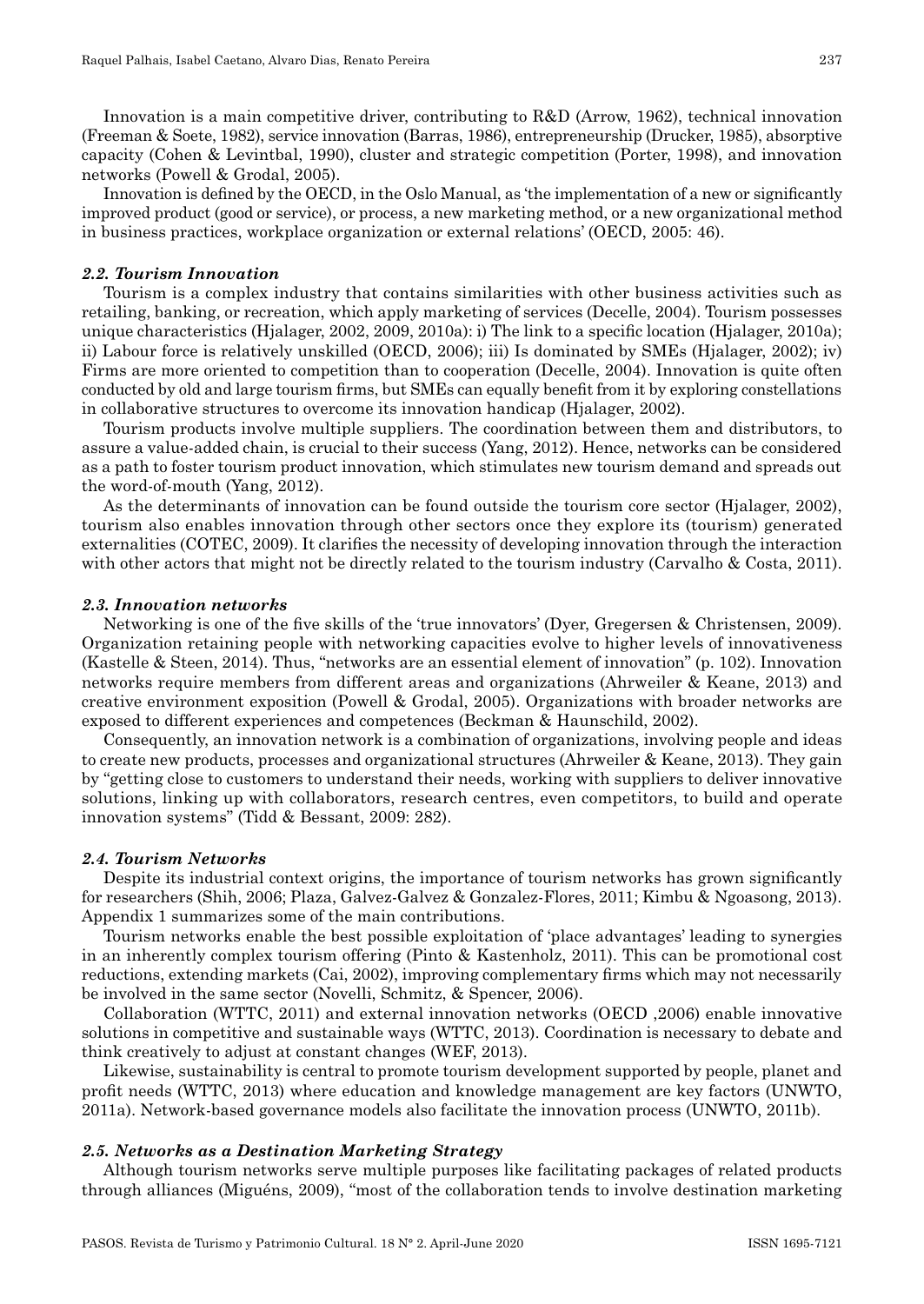driven by territorial authorities" (Decelle, 2004: 11). Destinations are bundles of tourism products offering an integrated experience to consumers (Buhalis, 2000).

Destinations have inter-related firms promoting their tourism products, which develop a "co-marketing" alliance" (Palmer & Bejou, 1995: 618), promoting tourism innovation (Decelle, 2004; Shih, 2006; Cooper & Baggio, 2008; Miguéns, 2009; Hjalager, 2010b). As the integrated tourism supply expands, tourist behaviour adjusts (Novelli, Schmitz & Spencer, 2006) by consuming a network of services to obtain a complete experience (Buhalis, 2000).

For an individual company, it is difficult to act in a highly complex environment. Instead firms should articulate and develop synergies with other stakeholders to maximise the outcome for tourists and companies (Pinto & Kastenholz, 2011). Hjalager (2002) proposes a knowledge‑transfer channel as a broader model to understand the push and pull mechanisms (Hjalager, 2002) to conduct innovation processes. In addition, the tourism industry relies on cooperation to effectively sell tourism experiences and destinations, despite collaborative efforts in tourism still being limited (Plaza, Galvez‑Galvez & Gonzalez‑Flores, 2011). Moreover, it should go further and evolve from centralised destination stakeholder participation to a decentralised structure to ensure effective tourism development (Kimbu & Ngoasong, 2013).

## **3. Method**

Tourism is a complex phenomenon which entails social and economic views and assimilates different activities and players. Therefore it requires multidisciplinary focus (Riley & Love, 2000). A qualitative research was developed because tourism research needs a more general perspective (Walle, 1997), which considers the context, its associated interactions and multiple realities that accounts to explain the tourism phenomena (Riley & Love, 2000).

To refine general theory and apply effective interventions in complex inductive approach enabled a close interpretation of the research context (Saunders, Lewis & Thornhill, 2009), to grasp tourism multiple realities and to allow tacit understanding of the phenomena (Riley & Love, 2000). The deductive approach allowed a data collection to support theory and the operationalization of concepts (Saunders, 2009).

To accomplish the validity and credibility of data (Yin, 2011), different sources were integrated, combining primary and secondary data collection at all research levels.

Secondary and primary data were collected to have cross‑fertilization between these two sources, enabling a validity test. To collect secondary data an extensive literature review was done, allowing to identify key issues and challenges on the development of tourism products and on innovation networks.

Secondary data collection permitted to combine theoretical concepts with practical issues, which contributed to define PAR constitution and management. Multiple sources were considered to collect various evidences, such as scholarly research; international and national institutions reports; internal institutions studies; specialised books; national and international statistical data; institutional brochures; specialised magazines; site visits.

To gather primary data (Schlüter, 2003) some semi‑structured interviews were done, with an average duration of one hour.

| Knowledge Topic                              | Number of interviews | <b>Interviewed Description</b> |
|----------------------------------------------|----------------------|--------------------------------|
| i) Tourism Products/Routes                   |                      | By skype                       |
| ii) Portuguese aeronautical assets<br>owners | b.                   | Three in person; two by email  |
| iii) PAR's potential partners                |                      | Five in person; two by email   |

## **Table 1: Interviews**

As each knowledge interview topic corresponds to a different research level, each of them considers a specific purpose: i) to identify and understand how was the route/product created and to retain the main practices of how it is managed; ii) to identify distinct Portuguese aeronautical assets with touristic potential; iii) to recognise networks creation and operation, especially their governance and innovation activities; iv) to identify potential partners for the PAR.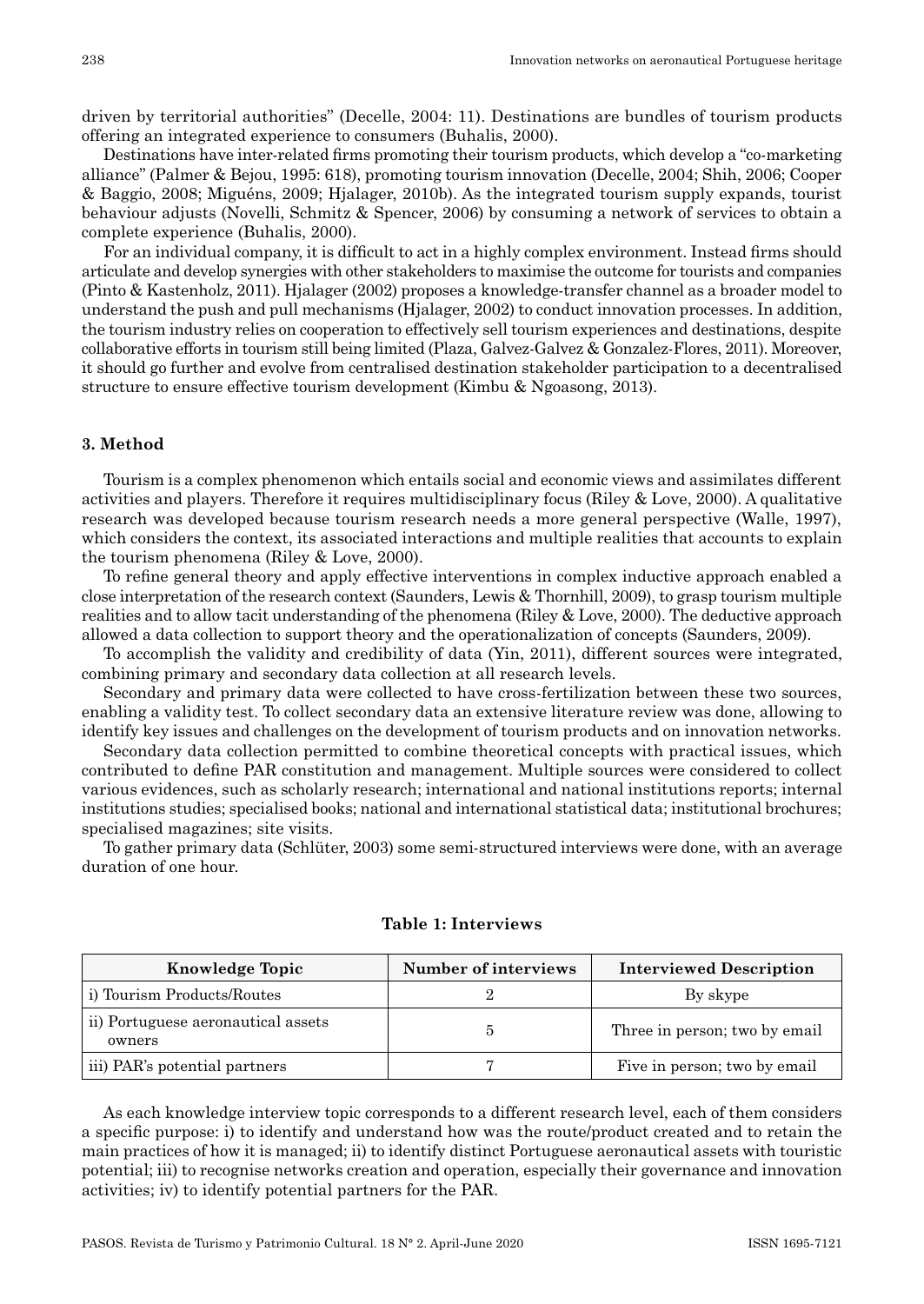In order to complement primary data collection, researchers visited the three nuclei of Museu do Ar. This allowed experiencing and obtaining information: touristic offer, hospitality and guiding visits, assets variety, and exhibition display.

Data analysis was conducted by summarising and categorising data, enabling to highlight relevant issues and identify apparent relationships. Categorising data was developed by grouping data by themes/codes that emerged from literature. These data groups supported the data analysis framework, extracting inputs from primary data to address general questions and then combining it with secondary data evidences, supported by the input of different sources, which defined the proposed PAR.

The collected information was submitted into a content analysis to evaluate interviewees' opinion frequencies. Next, these evidences were combined with secondary data to obtain and describe its relevance and uniqueness, once they are the basis to incorporate the PAR.

A benchmarking methodology was equally developed, comparing Portuguese museums with the world's best aviation museums to enumerate its potential and to withdraw its subsequent developments as a tourist experience.

## **4. Results and Discussion**

Aeronautics is an international activity, which emerged at the beginning of the twentieth century, worldwide. It is a result of successive improvements on different knowledge (Arezes, 2010), where its compilation of "advances and innovations, including radar and aerospace" (Trott, 2012: 7) disrupted on the creation of the great innovation of the  $20<sup>th</sup>$  century (AAVV, 2010): the aeronautical phenomenon (interviewee 2).

Portugal has a diverse aeronautical heritage, hastened by main events like the Great Wars, and Colonial Wars as stated by interviewee 3. Portuguese aeronautic assets are defined by their military and civilian diversity, which have a significant impact on tourism. In fact, "technologies that have had a profound impact upon the conduct of war have, equally importantly, contributed to the speed and accessibility of civilian air transport" (Weaver, 2011: 677). Besides, military towns and facilities represents a growing touristic attraction (Tunbridge, 2008; Fernández‑Fernández & Moshenska, 2017).

#### *4.1. Sintra's Museu do Ar (SMA) Benchmarking Application: a tool to empower the PAR*

In Portugal, the aeronautical offer is typically focused on aviation museums. Thus, they are strategic elements to implement an organised touristic offer. That is why it is important to utilise a benchmarking methodology, which analyses and evaluates SMA positioning.

With an area of 3,000m² of extension, Sintra's nucleus reveals a rich and diverse collection (Araújo, 2013), integrating both civil and military assets with FAP, ANA and TAP's exhibitions, and it is the main exhibition area of the Museu do Ar. According to these criteria, it can be considered as a national aviation museum (Araújo, 2013).

Hence, it is going to be compared with its worldwide competitors once its relevance and conditions allow improving this museum into a tourist experience, which can be replicated on other Portuguese aviation museums. Portuguese aeronautical museums have been poorly explored as a tourism resource. Alternatively, they represented a way to relate the history of military and civilian airplanes, besides their potential to attract niche market tourists.

To explore their potential they must be affiliated to other aeronautical and space attractions, supported by further research. Meanwhile, to enable tourism services on aviation museums, it is necessary to display some facilities and address demand needs (Buhalis, 2000).

Once museums become tourist attractions another perspective of competition is needed as a result of becoming global players (Buhalis, 2000; Novelli, Schmitz & Spencer, 2006). Aeronautical museums recognize themselves as global competitors adding value for an experienced demand who expects to see assets and heritage and interact through innovative experiences.

#### *4.2. Benchmarking Application*

To reflect international competitors' offer, to identify key success factors and to qualify Portuguese aeronautical museums, benchmarking was used recurring to a sample of the five best aviation world museums (Drescher, Hinson & Donaldson, 2014) (see appendix 2). It is possible to conclude that SMAhas a smaller scale. It presents several strengths, like a location near a Sintra tourist village; an aerodrome; meeting areas; and basis to organise airshows and tour guides.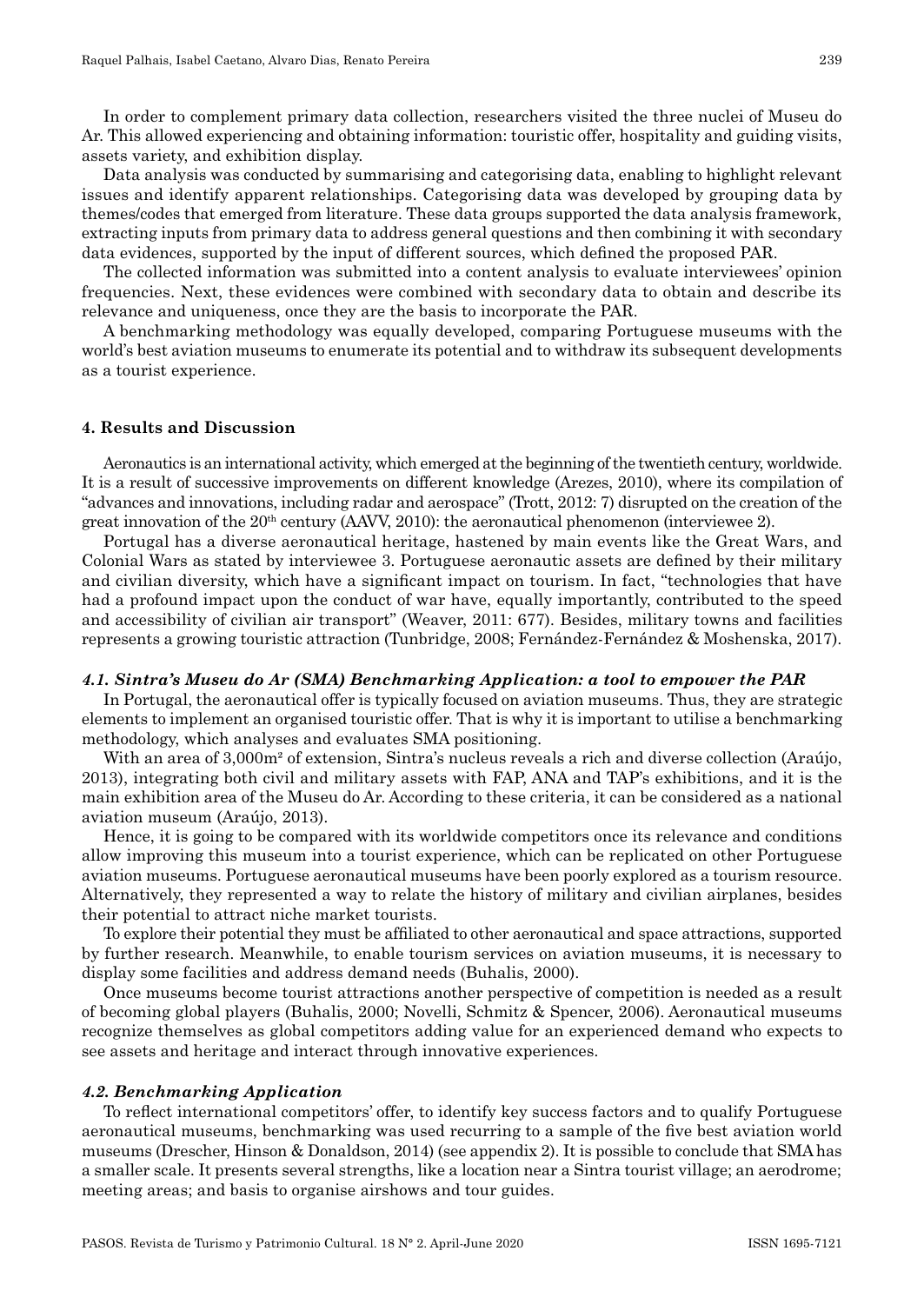Considering the collection richness and its conditions, Sintra's nucleus is a key enabler to implement the PAR, qualifying its offer and attracting other Portuguese aviation museums to the network.

## *4.3. Considerations for Museu do Ar as a key enabler for the PAR*

Despite Sintra nucleus being the main structure of Museu do Ar, Alverca, and Ovar complement it so it is important to analyse all nuclei because each has its own schedules and resources. Besides, its decentralisation is a strategic way to increment visits and to allow the public's aeronautical history fruition (Araújo, 2013), therefore improvement hints are crucial to develop the entire museum as a tourist expe‑ rience. Supported by benchmarking analysis it was possible to identify critical variables for their success:

- **(1) Research** ‑ Invest time and resources to constitute its completed archival collection and develop research through all its assets. It is important to urge and stimulate the museum's offer.
- **(2) Qualified Team** it is crucial to creating a qualified and multidisciplinary team (Araújo, 2013) for research, systematic restoration activities; to potentiate a learning and experiential visit by 'Professional Tour Guides'.
- **(3) Timetables** Timetables differ from place to place, which is related to human resources availability. They need to be similar to create a complementary program.
- **(4) Accessibility** Location is determinant on tourism attractions (Medlik, 2003) and accessibility influences visitors flow that an attraction/ destination can achieve (Keller, 2004). Sintra and Alverca have great accessibilities but Ovar's nucleus has its exhibition area in a hangar in the middle of Ovar Air Base with indirect accesses.
- **(5) Airshows** Museu do Ar used to promote frequent air shows discontinued due to economic factors (mainly maintaining some Dornier Do‑27). 'Airshows and aviation events are often planned as important aspects of the offerings of an aviation museum' because they can attract "hundreds of thousands of visitors" (ConsultEcon, 2006: 2). It should be developed and successively should increase its flying aircrafts, to create a dynamic touristic offer.
- **(6) Collection** ‑ Museu do Ar is one of the World's best aviation museums, assuring a spotlight in a highly developed sector of aerospace exploration and developing components and programs to keep Portugal flying (Macário, 2010).
- **(7) Languages**  To welcome and to be able to receive tourists it is crucial to display information in different languages. Thus, at least information should be available on main languages that Museu do Ar's consumers speak.

## *4.4. Aeronautical Heritage Conclusions*

Notwithstanding though this research is restricted to six entities, they reflected aeronautical evolution and are the main responsible for aeronautical culture in Portugal. As the aim of this study is to promote aeronautical heritage valorisation, it is important to state the main developed initiatives to reveal national collections to the local/regional community but also to analyse what kind of external collaborations they have to qualify and boost their collections. The initiatives considered for Museu da Aviação were based on information about its previsions so 'External Collaborations' was not possible to evaluate.

| <b>Initiatives</b>                        | Museu<br>do Ar | Museu da  <br><b>ANA</b> | Museu da<br><b>TAP</b> | Museu da<br>Aviação | Museu<br>Aero<br>Fenix | Aero<br>Club de<br>Portugal |
|-------------------------------------------|----------------|--------------------------|------------------------|---------------------|------------------------|-----------------------------|
| Exhibition                                |                |                          |                        |                     |                        |                             |
| <b>Archive Availability</b>               |                |                          |                        |                     |                        |                             |
| Air Shows                                 |                |                          |                        |                     |                        |                             |
| <b>External Collaborations</b>            |                |                          |                        |                     |                        |                             |
| <b>Assets Exchange</b><br><b>Transfer</b> |                |                          |                        |                     |                        |                             |

## **Table 2: Aeronautical Heritage Valorisation**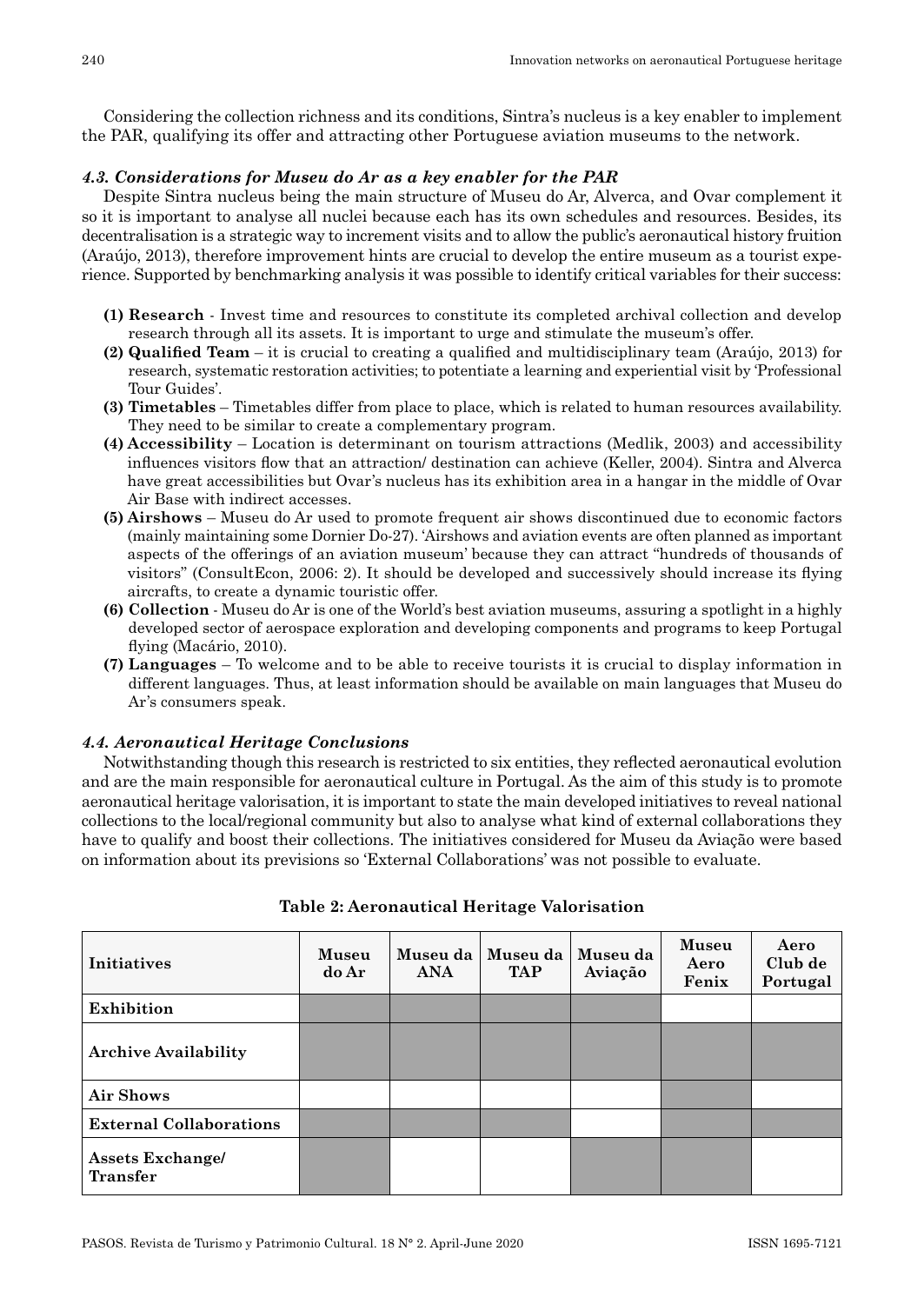The common resource among these entities is an 'Archive Availability', enabling people to consult its bibliographic collections to learn about aeronautical history or aircrafts models. The exhibition is assured by most entities except Aero Club de Portugal, which has mostly awards objects and Museu Aero Fenix because it is a living museum, maintaining historic airplanes flying. That is the only entity providing airshows and allowing fly the airplanes.

'External Collaborations' are present in almost all entities but are mainly national entities, with the exception of the tri‑partied protocol between TAP, ANA and FAP, defining strategies together twice a month.

Museu Aero Fenix collaborates with European Federation of Historic Aviation representing Portugal since 2010; is an affiliate of European Aviation Preservation Council; member of European Airshow Council; and associate Network of European Museum Organisations. This enables a regular knowledge exchange that improves internal capacities in different areas, 'since restoration techniques until aerial operations risk analysis' (interviewee 2).

Museu do Ar used to attend these conferences and meetings about aviation museums and it also values them but nowadays it is not their practice, due to cost reduction necessity. 'Assets exchange' can enrich a collection and Museu do Ar explores it extensively to raise its diversity and assure a unique collection. Though is important to state each collection to identify Portuguese aeronautical heritage.

| Collection                                        | Museu do<br>Ar          | Museu da<br><b>ANA</b> | Museu da<br><b>TAP</b> | Museu da<br>Aviação | Museu<br>Aero<br>Fenix | Aero<br>Club de<br>Portugal |
|---------------------------------------------------|-------------------------|------------------------|------------------------|---------------------|------------------------|-----------------------------|
| Aircrafts                                         | 120                     |                        | X                      | X                   | 8                      | 10                          |
| <b>Bibliographic</b>                              | 5,000                   | X                      | 23,600                 | X                   | X                      | X                           |
| Photographs                                       | X                       | 15,000                 | X                      | X                   | X                      |                             |
| Uniforms                                          | X                       | X                      |                        | X                   | X                      |                             |
| <b>Flight Traffic</b><br><b>Control Equipment</b> | X                       | X                      |                        | X                   |                        |                             |
| Telecommunications                                | X                       | X                      |                        |                     |                        |                             |
| <b>Artistic Assets</b>                            |                         |                        | 4,900                  |                     |                        |                             |
| <b>Technical Items</b>                            |                         |                        | 155                    |                     |                        |                             |
| <b>Trophies and Medals</b>                        |                         |                        |                        |                     |                        | X                           |
| Legend:                                           | $X$ – not accounted for |                        |                        |                     |                        |                             |

**Table 3: Entities' Collection Discrimination**

Based on the table, 'Bibliographic' and 'Photographs' are the most common types of assets. 'Aircrafts', the most attractive asset, are presented in five collections. Despite Museu da TAP and Museu do Ar being different collections, they are both exhibited in SMA.

All entities maintain relevant collections, but as they don't have an accurate inventory. For instance, it is usual to integrate 'Photographs' in 'Bibliographic' category. This represents an opportunity for a collaborative project aiming:

- **(1)** To develop an exhaustive inventory where entities could share knowledge and exchange research processes to categorise assets;
- **(2)** To overcome restoring challenges and increase knowledge and collaboration since each category has diverse types of assets.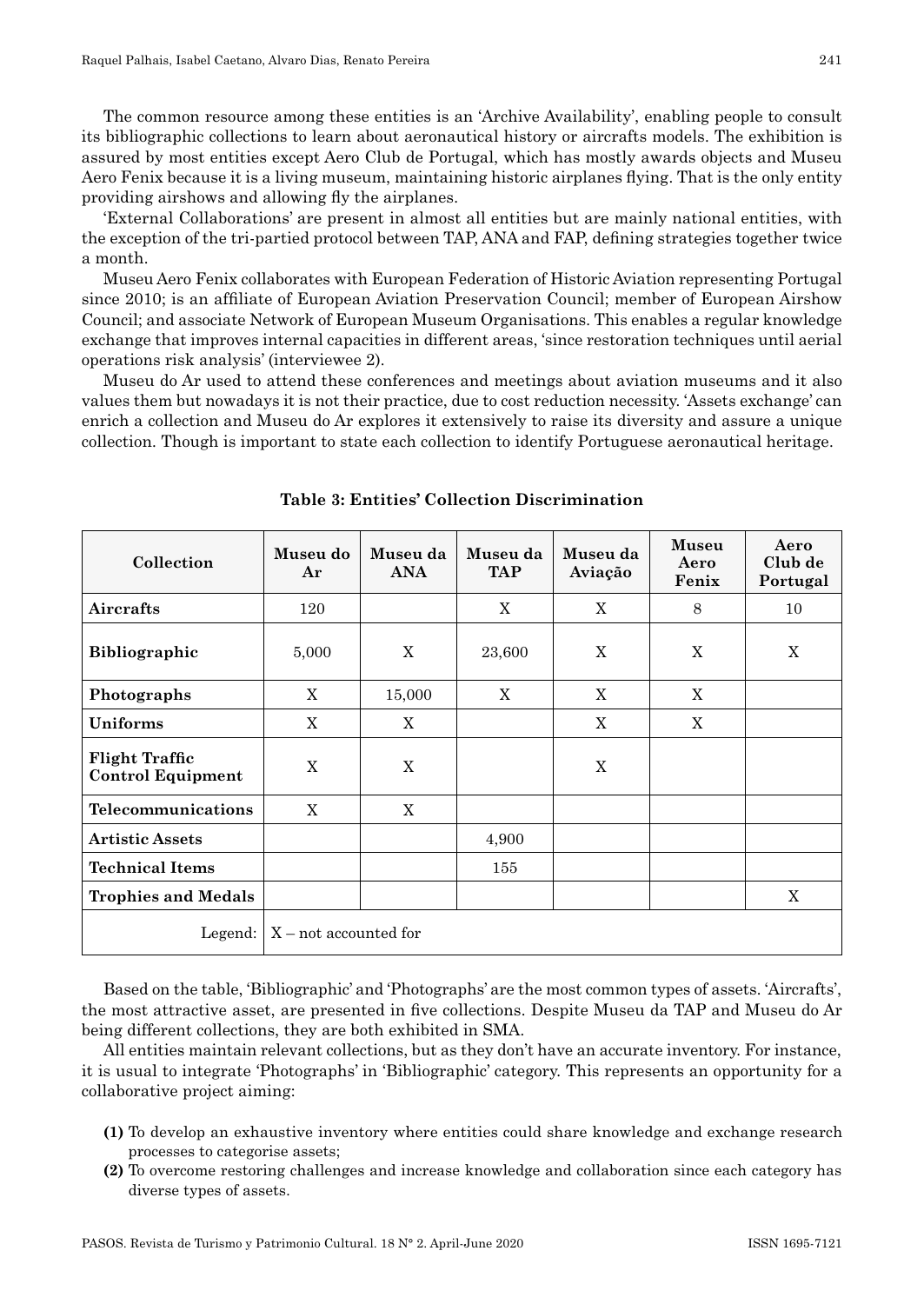It is possible to conclude that these six entities own different collections. Although every single one tells its own history if all were combined it would create a new and distinctive 'tale' of the Portuguese aeronautical culture. Additionally, Portugal possesses unique assets, some are in their original form, and others are true rarities or belong to a few survivor samples. Portugal has the know‑how to conserve, preserve and/or to manoeuvre them, which determines the Portuguese potential to explore them as dynamic assets and attractions.

Each entity has different assets: i) FAP has the main military assets and aircrafts of military aviation history; ii) ANA has a great heritage of telecommunication assets; iii) TAP has a diverse collection of uniforms, crockery and technological developments to correspond to the international aviation standard; iv) Aero Club de Portugal has trophies of the main events in aviation events; v) SATA has the main collection on Azores aviation development.

Assets contemplation and fruition are necessary to contribute to a unanimous identity and to enrich the public and introduce them for a diverse aeronautic and dynamic knowledge (Ramos, 2013).

In terms of SMA Benchmarking, it has the main installations categories (Aerodrome Location; Airshows conditions; Food Service capacity; Meeting Areas) to reach an international market. It could reach a part of Sintra's stable demand of two million visitants per year, with 86% foreigners (SIAM, 2009). Sintra's touristic offer is widely supported by a qualification of its strategic Cultural and Natural Touring product (SIAM, 2009).

To improve tourism services research and personnel are important. Research offer sustainability, allowing knowledge about each piece, and a qualified team enables the exploration of this knowledge to create a unique offer (Hjalager, 2010b). Both enable guided‑tours, different circuits through exhibition spaces and a dynamic events calendar as a regular offer, attracting tourists and visit repetition (ConsultEcon, 2006). Museum volunteers' management and partnerships should be settled with universities to organise fellowships in areas such as hospitality, conservation, tour‑guide, history, engineering, etc. It would spread knowledge and ideas exchange and development processes, evolving its services by considering multiple attendees profile, with moderate costs in return of practice experience providing.

FAP started collecting and preserving, with militaries dedicating their free time to preserve and restore aircrafts. Currently it discloses a diverse collection created to expose and diffuse aeronautical assets. The expenses raised largely with collection extension (Araújo, 2013) increasing aircrafts maintenance and restoration costs (ConsultEcon, 2006).

Despite Museu do Ar difficulties of space and funding limitations (Araújo, 2013) it should adjust its activity planning (WTTC, 2003) to improve its offer and positioning into an international level, avoiding competition on price (Hjalager, 2010b). Embracing tourism as its strategic activity is a way to raise its yields, and also to foster the development of the PAR, ensuring benefits for all its partners (WTTC, 2003) through an inter‑firm unique tourism product.

Resources like money and manpower permits to improve tourist experience and ensure its sustai nability since product innovation and market extension guarantee its performance (Hjalager, 2010b). Product's improvement enables exploration of the existent market. New products boost exploitation to reach new market targets.

Analysing the other two nuclei of Museu do Ar, it is possible to conclude that Ovar and Alverca need more interventions to reach an international level because they weren't submitted to successive upgrades as Sintra did.

Likewise, Ovar's nucleus is affected by being integrated into a military structure and located in the middle of Ovar Air Base, with difficult accessibility, which in terms of defence is a strategy to manage its operation for territory's protection but in tourism terms it can be a constraint.

Extending this analysis through Portuguese aviation museums and comparing them with international sample of Table 3, it is possible to identify the path to improve aviation museums experience, mainly: i) to develop an 'Educational Programming' (Araújo, 2013); ii) to create an 'Interactive Exhibits' since it induces diversity in the visitor experience; iii) a 'Dynamic Events Calendar' as changing exhibits are crucial to generate attractiveness and repeat visitation (ConsultEcon, 2006).

Moreover, it would be important to develop collaboration with international aeronautical museums to surpass specific conservation challenges or reinvent exhibitions but maximizing resources; and with international aeronautical associations to improve knowledge. It would be a possible common path for Portuguese aeronautical museums, which jointly could achieve common objectives, share resources and improve knowledge about their activity or aeronautics to, consequently, increase experiences and differentiate their offer from global competitors, where international seminars and conferences enable to follow competitors' steps and global trends.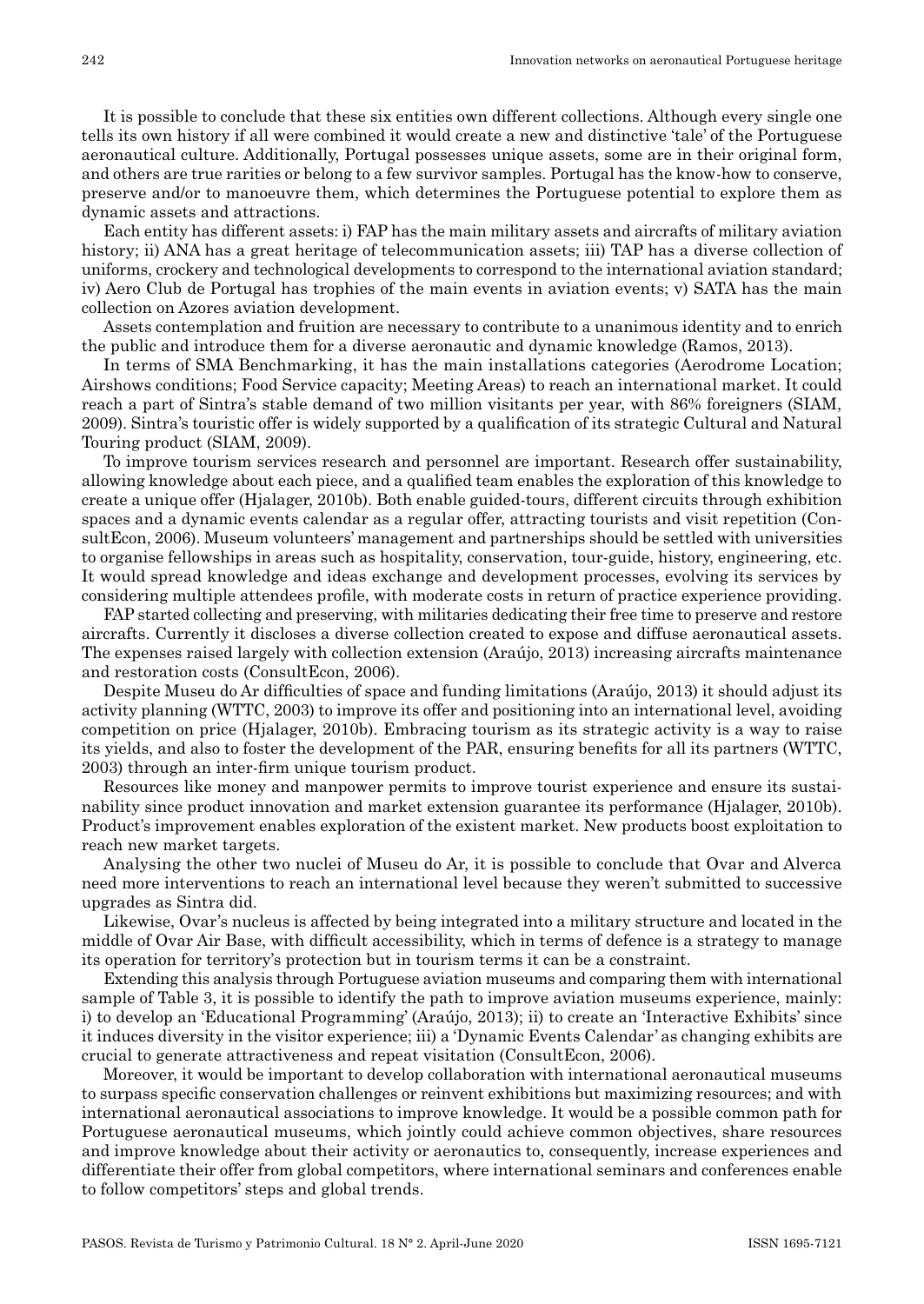#### **5. The Par: A New Tourism Product Conceptualisation**

Tourism products are bundles of attractions, facilities and services consumed by tourists in destina‑ tions to fulfil their needs (Buhalis, 2000). Medlik (2003) defined it as an experience, which is a complex definition that includes the dimension of product's consumption ambiance, the product's composition itself and customer's intervention to consume it, which enables the cycle of consumers satisfaction and products creation.

Routes stimulate these combinations (Shih, 2006), multi‑attractions with their distinct 'flavour' (Keller, 2004) and multi‑players with their own interests. Articulating them with network features would boost regional development, pursuing a common goal to develop aeronautical tourism products and promoting their assets fruition (Shih, 2006). For cultural tourism, routes are the main product that tourists are interested in (Maia & Baptista, 2012).

As analysed, little research conducted by aeronautical museums' is their primary weaknesses (Araújo, 2013; Ramos, 2013), resulting on low inventoried assets and knowledge about their history as well as their cultural value (Vieira, 2008). This knowledge is a key resource to manage the museum's regular operation and qualify them as a tourist attraction, so it is important to value it.

As museums have this constraint, a network framework is an opportunity. It would promote knowledge exchange and collaboration activities on current pieces they are investigating, to complement their history with fewer resources; also to share techniques and methodologies about conservation, operation, and maintenance of historic airplanes, as well as other assets; and, for instance, a specific training programme could be jointly developed to promote experience sharing and team building as members of the network.

Appealing to a route network framework ensures PAR's sustainability as it enables: members diversification collaboration, which allows different perspectives and resources; minimise organizations' limitations; solve problems and rise tourism products, allowing progresses on common knowledge, brand and singular experiences (Turismo de Portugal, 2012) to an experienced demand (Weiermair, 2004).

The network, which is responsible for speeding up product's reengineering and service quality (Turismo de Portugal, 2012), combined with the route's exploration, supported by engagement of local aeronautical entities from multi destinations, improves innovation and promotes cohesion through firms, and consequently, their offer.

Since most aeronautical assets owners have small dimension, a collaborative model, sharing resources and knowledge, promotion and scale economies could be the solution to create a distinctive tourism product. Including various destinations and multiple assets, allows theme routes creation and products development to different targets, which goes from those who have a curiosity about airplanes to experienced pilots which wants to see what Portugal has to offer.

PAR offer is qualified, encouraging tourists to stay more time and, consequently, increasing country wealth, so it addresses "the challenge for the local entrepreneur is therefore to create additional customer value with new products" (Keller, 2004: 5). For example, Hume City, a region of Australia that has aviation heritage aims to increase its awareness. In its future tourism planning, presents a development of non‑traditional products strategy. By creating distinct attractions, supported by improvement of aeronautical experiences (Hume City Council, 2013) these non‑traditional products qualify traditional ones, by appealing at synergies between them and exploring local resources and community to attract and satisfy niche markets.

The distinctive tourism product supported by a network framework focused on aeronautical enthusiasts' motivation, can also be articulated with Portugal traditional strategic products, like city breaks, gastronomy and wines, cultural touring, and others (Turismo de Portugal, 2012) as one supports the others. All interconnected qualify Portuguese territory when a dynamic demand is requesting for diverse tourism products to induce tourists repurchase.

#### *5.1. Network's Structure of The PAR*

The primary goal of this route is to promote Portuguese aeronautical culture, which is much beyond material assets' value (Vieira, 2008), so to convey this ambiance, different experiences are needed. Therefore, partners selection and network's structure has to correspond to these goals.

Actor's heterogeneity contributes positively for the development of collaborative innovation, like knowledge integration, co‑evolution of social and business relationships, and technological development, fostering creativity and making group interaction more effective (Corsaro, Cantù & Tunisini, 2012). Therefore, their core activities differ and their organizational features can vary among public, private,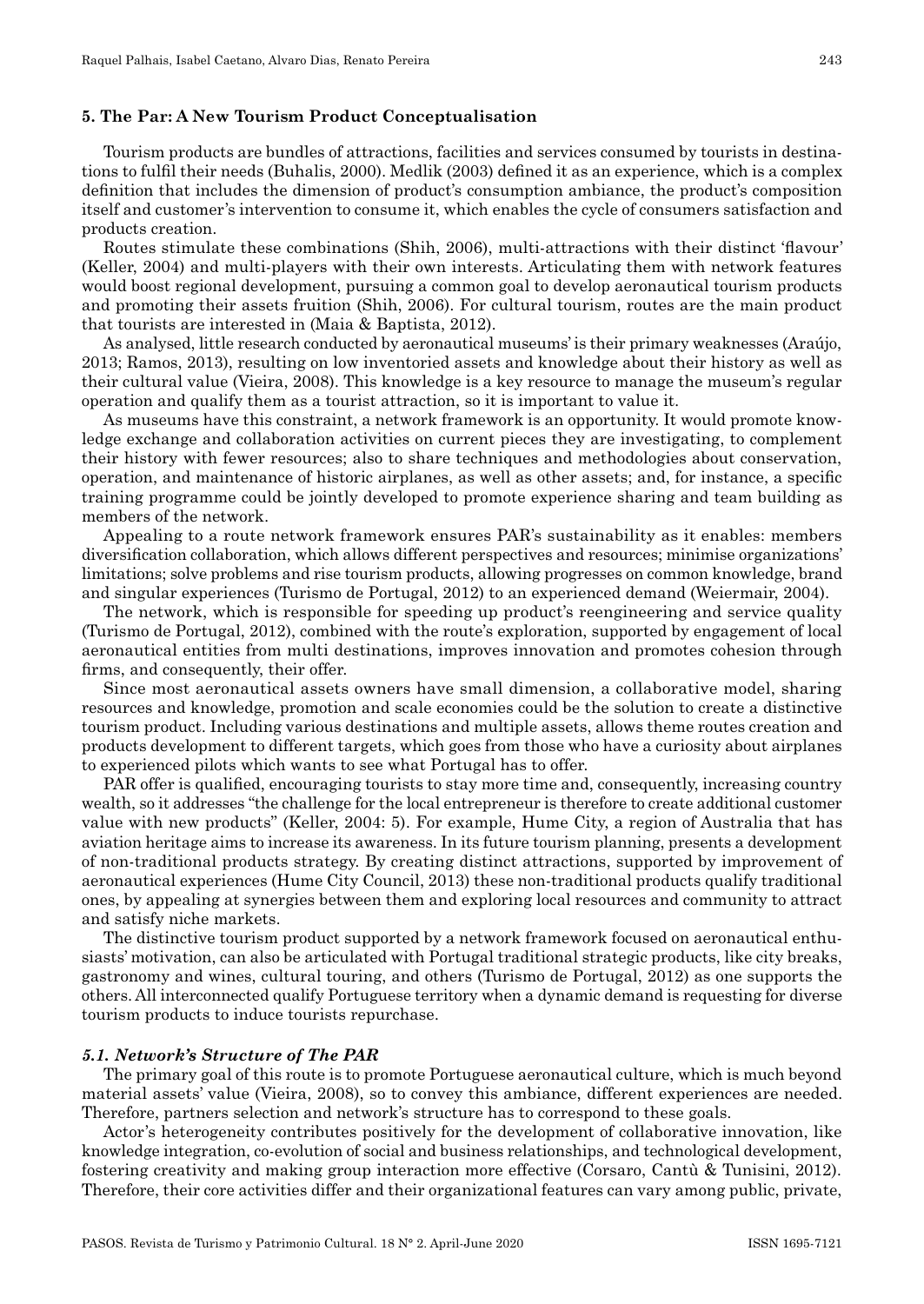cohesion and are more successful (Corsaro, Cantù & Tunisini, 2012). City councils are also crucial to implement new tourism products as they must speed up infrastructures, legal issues, processes facilitation and provide public characteristics like cultural legacy, safety, environmental preservation and streets cleanliness (Rigall‑I‑Torrent & Fluvià, 2011).

Consequently, a constellation of aeronautic entities should be integrated and combined with organizations from the tourism sector to compile a distinctive tourism product, representing all the value chain of the PAR.



**Figure 1: PAR's Structure**

It would be a network of networks as it would aggregate entities with common activity constituting sector's networks, which also would interact direct and indirectly with partners from other areas along the network. This figure clarifies the main domains it could integrate, attending to existing aeronautical entities, to promote a polyvalent network, fostering and diversifying aeronautical experiences.

#### *5.2. A possible path to structure the PAR*

To develop a tourist route there are four main steps: i) define which route would be implemented; ii) present which tourist attractions would compose the route; iii) do a geographic inventory and accessibilities to connect those tourist points; iv) implement a program to delineate the route (Maia & Baptista, 2012). However, this study just contemplates stage i) and ii), once this study proposes route's conceptualization. These activities feed networks' structure once the majority of its partners are both members and tourist attractions.

Involving key players is a priority to constitute the PAR, specifically Museu do Ar; Museu da ANA; Museu da TAP; Museu da Aviação; Museu Aerofenix; and Aero Club de Portugal. To create the route, a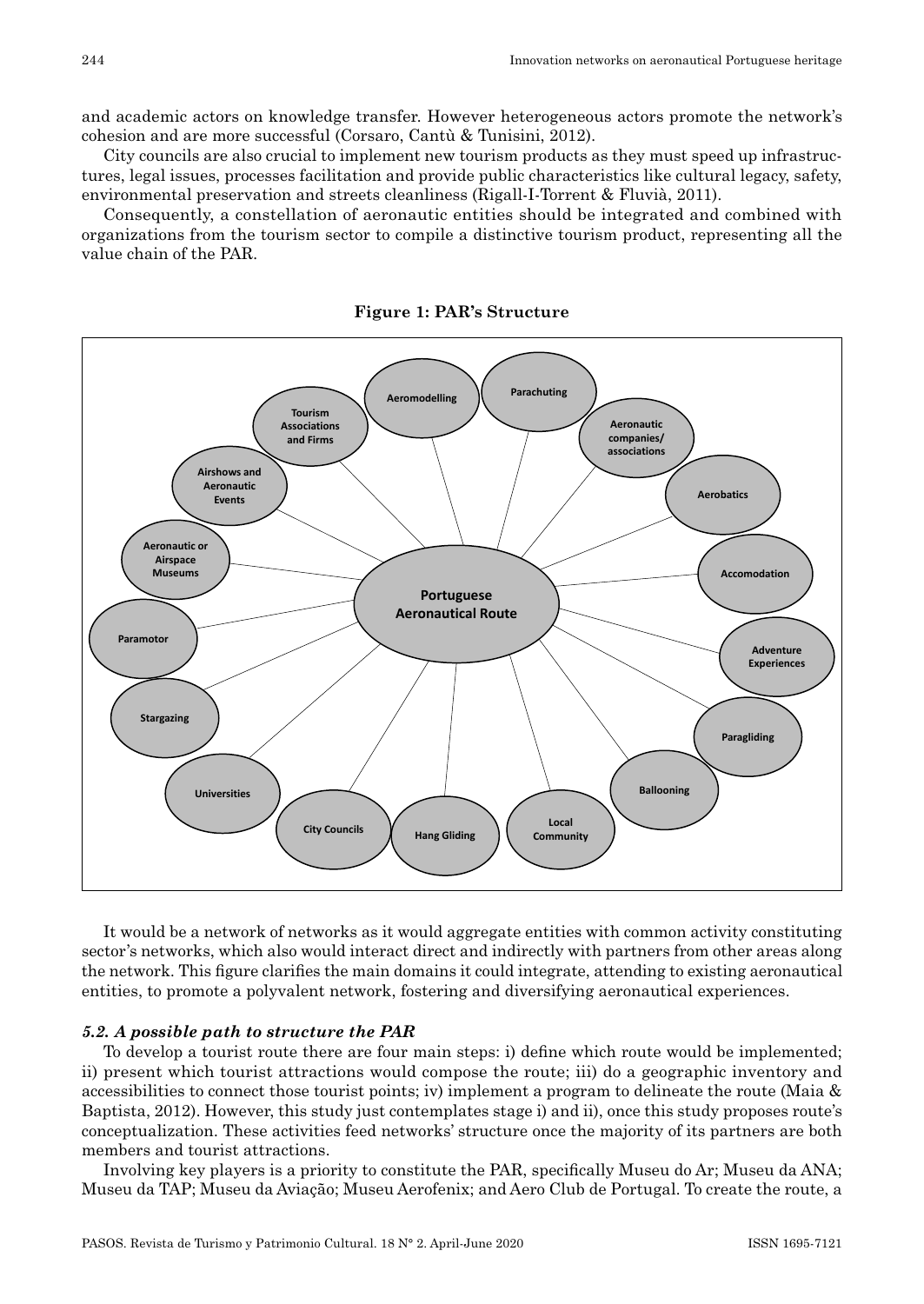regional combination of "various organizations and businesses in a geographically limited area' should be done 'to harmoniously work together to achieve a common goal" (Pinto & Kastenholz, 2011: 217). Criteria should also be established (Maia and Baptista 2012) to promote a sustainable tourism product and a united network, such as i) be related to aeronautic theme; ii) present distinct experiences and its own stories to involve tourists; iii) show collaborative experiences; iv) present a tourist compatible timetable; v) English spoken. It should also be important to inquire entities about their perception of aeronautic enthusiasts' tourist interests and what would be an exceptional offer for them. Additionally, by asking this, they could embrace this as a common goal they could achieve and their commitment increases, pursuing it, with network's partners, to offer an extraordinary experience.

Thus, the creation of different regional products but all articulated, where each of them absorbs innovation network model, would compose the PAR. This way of articulating them would correspond to travellers' research behaviour, which decides their tourist routes destination based "not only on the connected and convenient roads among destinations but also on the complementarity of available resources and attractions" (Shih, 2006: 1038).

It is crucial to managing structural holes and closeness through the route since each region possesses different opportunities (Shih, 2006) to create its own products. A network at a national level can benefit from distinct innovation waves, region influencing region, fostering innovation cycle and its outcomes over route's members. Yet, PAR's main purpose is to connect complementary activities, taking advantage of their synergies to explore valuable assets and create a new tourism brand.

As stated by Novelli, Schmitz, and Spencer (2006: 1143), a goal for this type of networks is to "highlight the availability of certain activities in one destination or region and to get SMEs that would normally work in isolation to co-operate and build a successful tourism product". This multiple networks articulation can be challenging, especially to effectively share both codified and tacit knowledge (Decelle, 2004), but it is a way to stimulate continuous services' innovation cycles, assuring sustainable development based on public actors and private stakeholders to improve social structures and preserve resources (Brás, Costa & Buhalis, 2010). Furthermore, it is a way of promoting dynamic programs, creating thematic sub-routes and events calendar through regions.

#### *5.3. Route's Marketing Strategy*

Previous innovation management strategies intend reversing the usual appliance of defensive strategies by tourism industry (Hjalager, 1997). Instead, its conceptualisation and implementation should foresee the employment of multiple types of innovation to assure sustainable tourism (Hjalager, 1997). Since tourists are attracted to military or civilian aeronautical assets, destination marketing strategy can benefit other local heritage resources (Tunbridge, 2008). Additionally, tourism products are very intangible (experiences) and their consumption involves active participation of consumers.

This route applies innovation management strategies into organizational and processes to develop an innovative amalgam of services/products, an innovative marketing strategy is required to attract consumers; to 'deliver' its product, matching their expectations; to constantly combine stakeholders for unique experiences; to manage tourists changing needs and, consequently, to receive recommendations, which enables a destination image creation onto potential consumers' imaginary (Baloglu & McCleary, 1999) and fosters its sale.

Tourism marketing strategies 'serve as stepping stones for increasing the value of products via innovation' (Weiermair, 2004: 3). Since 'what heritage values we choose to ascribe to these resources is up to us' (Tunbridge 2004, 231) it is critical to implement the innovation network framework and articulate all its processes and organizations, which determine its products success through an innovation cycle, as Figure 2 illustrates.

Therefore, marketing has to be gingerly articulated with the other innovation types as it is a dynamic engine that complements and supports them, providing communication through all network's members and with clients; articulating this information with network's partners, to enable innovation cycle; leading logistics' tools to allow reservations over network; providing inputs for products improvement/ creation and also to follow each step of this process; analysing obsessively its market segments; and promoting its developments.

Concluding, the PAR is based on a network model that delivers a multiple innovation strategies, namely: organizational, processes and marketing. All of them pursue a product's innovation and all should co-exist in each stage of route's innovation management since it is crucial to articulate it with the route's goals.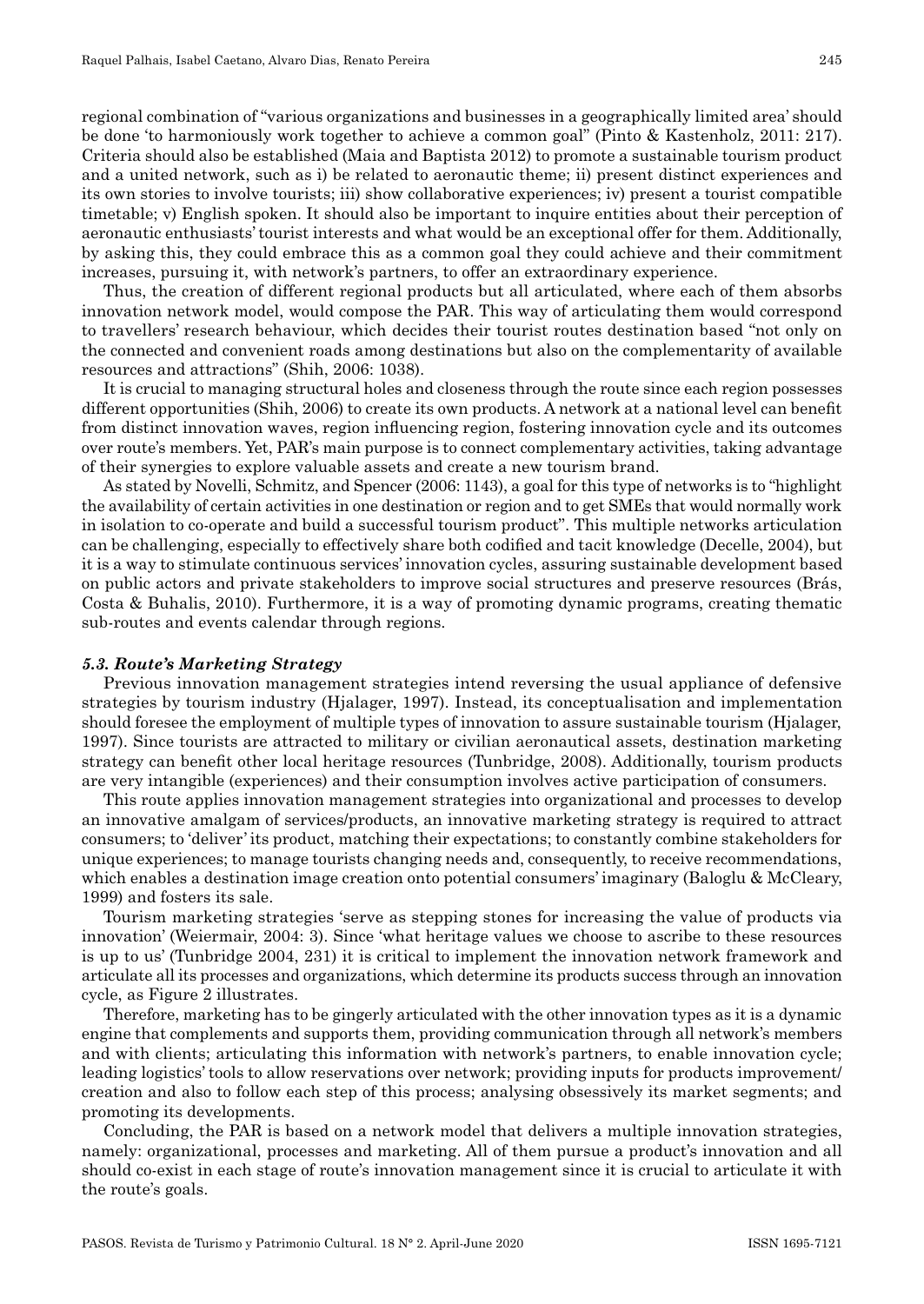

#### **Figure 2: Marketing Provision through Route's Innovation Cycle**

## **6. Conclusions**

The PAR is an opportunity to assemble aeronautical heritage and existent activities into a diverse, authentic and a multi-destination experience. It would allow achieving several targets and corres– ponding at different motivations. Similarly, it would boost research, especially in museums, about assets' history and their details, which would improve the touristic offer. By integrating air shows, it would be possible to attract visitors (as people have plenty motivation to attend to them) and to develop a local marketing strategy by telling the place story, especially in locations hosting military facilities (Garnaut, Freestone & Iwanicki, 2012). Its orchestration entity would be independent, purposely created to represent all its members' interests. Its structure would be composed by a mix of tourism and aeronautical entities, which would articulate networks of organizations with common activity's sector. It would foster the production of new knowledge and would increase innovation and solution co-creation.

To implement the PAR a combination of different regional products is needed. Consequently, there is a wide products' portfolio, which is constantly improved or created, with the support of its innovation network framework. However, to manage it, involvement along route's members is crucial to reverse the existence of weak ties on tourism networks (Cooper & Baggio, 2008).

Also, tools and channels diversification are relevant to raise members' trust and commitment, which affect their cohesion and, consequently, promotes effective knowledge transfer and enables learning processes converted into results. Besides, management of temporary human resources is urgent once tourism reveals one of the highest turnover rate and it restraints innovation processes.

Furthermore, the cooperation of all entities' staff – from managers to volunteers – on innovation processes is necessary as they are the basis to spread out an Innovation Management Model of the PAR. Consequently, it is the key to implement the innovation cycle model described, which is responsible to register clients' suggestions, instigate ideas generation and resulting on new products development. Besides new products creation, this model goes further and supports the route's recommendation for new potential tourists and the repetition of effective clients as the innovation marketing strategy, combined with NPD, achieves different targets. Concluding, NPD introduces novelty and communication plan is responsible to attract them. However, a complement of innovation through processes and organizations are crucial to implement this multiple innovation models to ensure the PAR's sustainability.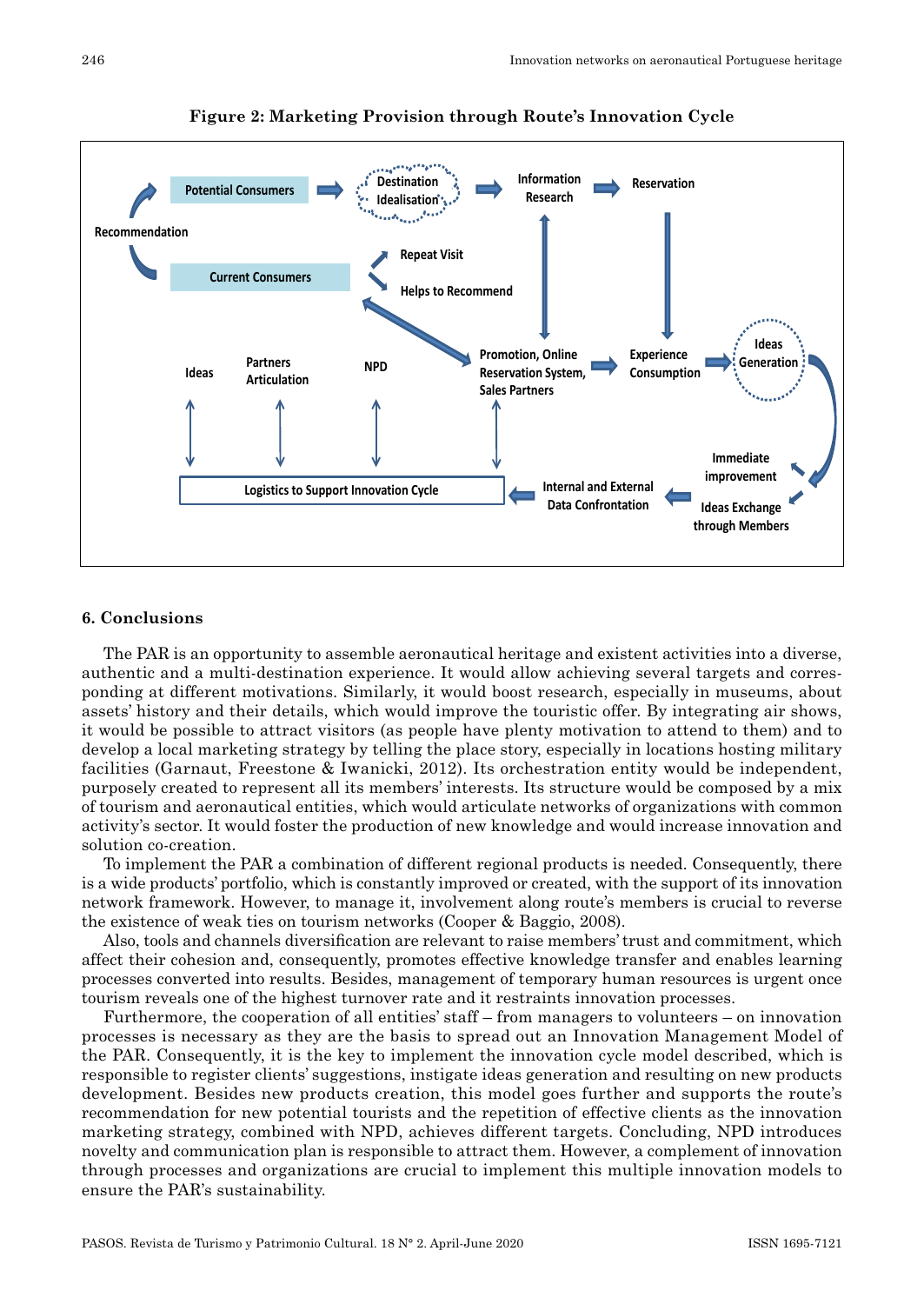## **Bibliography**

- AAVV (2010). *Coleção História da Aviação: O Negócio dos Ares*. Sintra, Portugal: EuroImpala.
- Ahrweiler, P. & Keane, M. 2013. Innovation networks. *Mind & Society*, 12(1): 73‑90. doi: 10.1007/ s11299‑013‑0123‑7
- Araújo, Y. 2013. *Museu do Ar: Contributo para um Modelo de Gestão e Programação*. Diss. Universidade de Lisboa
- Arezes, A. 2010. *Prefácio*. In *AAVV, História da Aviação: O Negócio dos Ares* (p. 3). Sintra: Euro Impala S.L.
- Arrow, K. 1962. Economic Welfare and the Allocation of Resources for Invention. The Rate and Direction of Inventive Activity. *Economic*: 609‑625.
- Asero, V., Gozzo, S., & Tomaselli, V. 2016. Building tourism networks through tourist mobility. *Journal of Travel Research*, 55(6), 751‑763.
- Baloglu, S., & McCleary, W. 1999. A Model of Destination Image Formation. *Annals of Tourism Research*, 26(4): 868‑897. doi: 10.1016/S0160‑7383(99)00030‑4
- Barras, R. 1986. Towards a theory of innovation in services. *Research Policy*, 15(4): 161‑173. doi: 10.1016/0048‑7333(86)90012‑0
- Beckman, C., & Haunschild, P. 2002. Network Learning: The effects of partner's heterogeneity of Experience on Corporate Acquisitions. *Administrative Science Quarterly*, 47(1): 92‑124. doi: 10.2307/3094892
- Brás, José Miguel, Carlos Costa, & Dimitrios Buhalis 2013. Network analysis and wine routes: the case of the Bairrada Wine Route. *The Service Industries Journal*. 30(10): 1621‑1641. doi: 10.1080/02642060903580706
- Buhalis, D. 2000. Marketing the competitive destination of the future. *Tourism Management*, 21(1): 97‑116. doi: 10.1016/S0261‑5177(99)00095‑3
- Cai, L. A. 2002. Cooperative Branding for Rural Destinations. *Annals of Tourism Research*, 29(3): 720‑742. doi: 10.1016/S0160‑7383(01)00080‑9
- Carvalho, L., & Costa, T. 2011. Tourism Innovation A literature review complemented by Case Study Research. *Tourism & Management Studies*. 23‑33.
- Chhabra, D. 2009. Proposing a sustainable marketing framework for heritage tourism. *Journal of Sustainable Tourism*, 17(3), 303‑320. doi: 10.1080/09669580802495758
- Cohen, W. & Levintbal, D. 1990. Absorptive Capacity: A New Perspective on Learning and Innovation. *Administrative Science Quarterly*, 35(1): 128‑152.
- ConsultEcon 2006. Avi*ation Museums: An Important Contributor to the Travel and Tourism Industry*. Cambridge: ConsultEcon, Inc.
- Cooper, N., & Baggio, R. 2008. Destination Networks: Four Australian Cases. *Annals of Tourism Research*, 35(1): 169‑188. doi: 10.1016/j.annals.2007.07.004
- Corsaro, D., Ramos, C., Henneberg, S, & Naudé, P. 2012. The impact of network configurations on value constellations in business markets ‑ The case of an innovation network. *Industrial Marketing Management*, 41(5): 780‑789. doi: 10.1016/j.indmarman.2012.06.005
- COTEC 2009. *Innovation Scoring: Support Manual*. Porto: COTEC Portugal
- Drescher, C., Hinson, T. and Donaldson, T. 2014. *World's 14 best aviation museums*. CNN April 2014. Accessed 6 April 2014: http://edition.cnn.com/2014/02/07/travel/best‑aviation‑museums/
- Decelle, X. 2004. *A conceptual and dynamic approach to innovation in tourism*. OECD.
- Drucker, P. 1985. The discipline of innovation. *Harvard Business Review*, 63, 67‑72.
- Dyer, J., Gregersen, H. & Christensen, C. 2009. The Innovator's DNA. *Harvard Business Review*, 1‑9.
- Fernández Fernández, J., & Moshenska, G. 2017. Spanish Civil War caves of Asturias in archaeology and memory. *International Journal of Heritage Studies*, 23(1), 14‑28. doi: 10.1080/13527258.2016.1232658
- Framke, W. 2002. The Destination as a Concept: A Discussion of the Business-related Perspective versus the Socio‑cultural Approach in Tourism Theory. Scandinavian Journal of Hospitality and Tourism, 2(2): 92‑108. doi: 10.1080/15022250216287
- Freeman, C., Clark, J., & Soete, L. 1982. *Unemployment and technical innovation: a study of long waves and economic development*. Burns & Oates.
- Frochot, I., & Morrison, A. 2000. Benefit segmentation: A review of its application to travel and tourism research. Journal of Travel and Tourism Marketing, 9(4), 21–45. doi: 10.1300/J073v09n04\_02
- Garnaut, C., Freestone, R., & Iwanicki, I. 2012. Cold War heritage and the planned community: Woomera Village in outback Australia. *International Journal of Heritage Studies*, 18(6), 541‑563.
- Hjalager, A.1997. Innovation patterns in sustainable tourism. *Tourism Management*, 18 (1), 35‑41. doi: 10.1016/S0261‑5177(96)00096‑9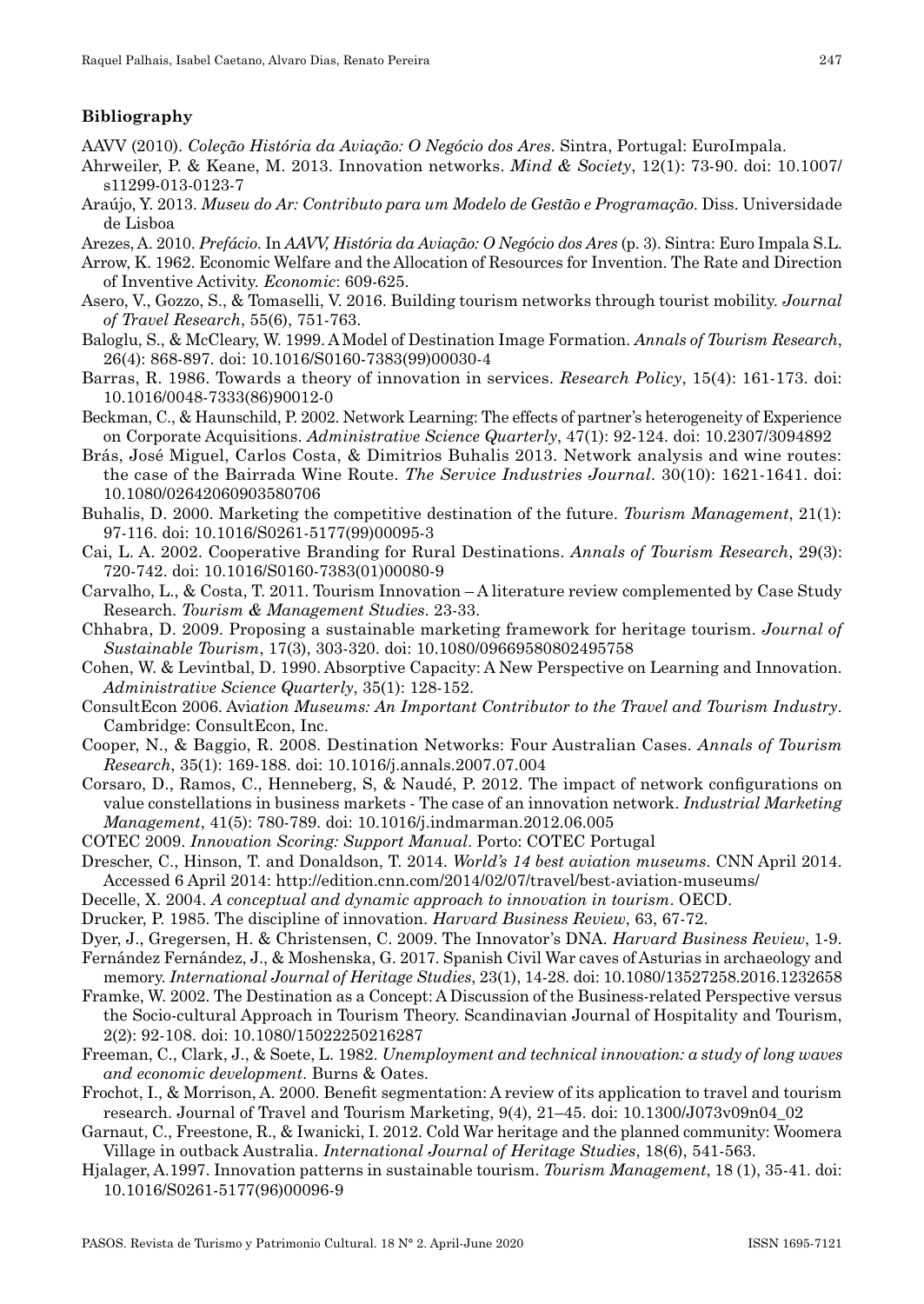- Hjalager, A. 2002. Repairing innovation defectiveness in tourism. *Tourism Management*, 23(5): 465‑474. doi: 10.1016/S0261‑5177(02)00013‑4
- Hjalager, A. 2010a. A review of innovation research in tourism. *Tourism Management*. 31(1): 1‑12. doi: 10.1016/j.tourman.2009.08.012
- Hjalager, A. 2010b. Regional innovation systems: The case of angling tourism. *Tourism Geographies*. 12(2): 192‑216. doi: 10.1080/14616681003725201
- Hoarau, H., & Kline, C. 2014. Science and industry: Sharing knowledge for innovation. *Annals of Tourism Research*, 46: 44‑61. doi: 10.1016/j.annals.2014.01.005
- Hume City Council. 2013. *Hume City Council: Tourism Strategy 2011‑2015*. Hume: City Council.
- Kastelle, T. & Steen, J. 2014. *Networks of Innovation*. In M. Dodgson, D. Gann, & N. Phillips, Oxford Handbook of Innovation Management.Oxford University Press.
- Keller, P. 2004. Conclusions of the Conference on Innovation and Growth in Tourism. Lugano Conference (1‑6). Switzerland: OECD.
- Kimbu, A. & Ngoasong, M. 2013. Centralised Decentralisation of Tourism Development: A Network Perspective. *Annals of Tourism Research*, 40: 235‑259. doi: 10.1016/j.annals.2012.09.005
- Knudsen, D.C., Rickly, J.M., & Vidon, E.S. 2016. The fantasy of authenticity: Touring with Lacan. *Annals of Tourism Research*, 58, 33‑45. doi: j.annals.2016.02.003
- Macário, C. 2010. *Prefácio*. In História da Aviação: Portugal a Voar. 3. Sintra: Euro Impala
- Maia, S. & Baptista, M. 2011. Routes as Tourist Strategy: Perceived Benefits and Obstacles on the Construction of Museum Routes in the Region of Aveiro. *Tourism & Management Studies*: 672‑682.
- Medlik, S. 2003. *Dictionary of Travel Tourism & Hospitality* (3rd Ed). Great-Britain: Elsevier Science.
- Miguéns, J. 2009. *Networked Tourism: From World Destinations to Inter‑Organizations*. Diss. Univer‑ sidade de Aveiro (Portugal).
- Nguyen, T.H., & Cheung, C. 2016. Toward an understanding of tourists' authentic heritage experiences: Evidence from Hong Kong. *Journal of Travel & Tourism Marketing*, 33(7), 999‑1010. doi: 10.1080/10548408.2015.1075460
- Novelli, M., Schmitz, B., & Spencer, T. 2006. Networks, clusters and innovation in tourism: A UK experience. *Tourism Management*, 27(6): 1141‑1152. doi: 10.1016/j.tourman.2005.11.011
- OECD 2005. *Oslo manual: Guidelines for collecting and interpreting innovation data*. No. 4. Paris: Publications de l'OCDE.
- OECD 2006. *Innovation and Knowledge‑Intensive Service Activities*. Paris: Publications de l'OCDE.
- Palmer, A., & Bejou, D. 1995. Tourism Destination Marketing Alliances. *Annals of Tourism Research*. 22(3): 616‑629. doi: 10.1016/0160‑7383(95)00010‑4
- Pinto, R., & Kastenholz, E. 2011. Collaborative destination marketing. *International Conference on Tourism & Management Studies*, 215‑228.
- Plaza, B., Galvez-Galvez, C., & Gonzalez-Flores, A. 2011. Orchestrating innovation networks in e-tourism: A case study. *African Journal of Business Management*, 5(2): 464‑480. doi: 10.5897/AJBM10.607
- Poria, Y., Biran, A., & Reichel, A. 2007. Different Jerusalems for different tourists: Capital cities-the management of multi-heritage site cities. *Journal of Travel & Tourism Marketing*, 22(3-4), 121-138. doi: 10.1300/J073v22n03\_10
- Porter, M. 1998. Clusters and the New Economics of Competition. *Harvard Business Review*, 76, 77‑90.
- Powell, W. & Grodal, S. 2005. *Networks of Innovators*. In Fagerberg, D. Mowery, & R. Nelson, Oxford Handbook of Innovation (56‑85). Oxford University Press.
- Ramos, M. 2013. *Museu da TAP‑30 anos*: Diss. Universidade de Lisboa
- Richards, G., & Wilson, J. 2006. Developing creativity in tourist experiences: A solution to the serial reproduction of culture? *Tourism management*, 27(6), 1209‑1223. doi: j.tourman.2005.06.002
- Rigall‑I‑Torrent, R., & Fluvià, M. 2011. Managing tourism products and destinations embedding public good components: A hedonic approach. *Tourism Management*, 32(2): 244‑255. doi: 10.1016/j. tourman.2009.12.009
- Riley, R. & Love, L. 2000. The State of Qualitative Tourism Research. *Annals of Tourism Research*, 27(1): 164‑187. doi: 10.1016/S0160‑7383(99)00068‑7
- Saunders, M., Lewis, P., & Thornhill, A. 2009. *Research Metods for Business Students* (5th Ed). London: Pearson Education.
- Schlüter, R. 2003. *Metodologia de Pesquisa em Turismo e Hotelaria*. S.Paulo: Aleph.
- Shih, H. 2006. Network characteristics of drive tourism destinations: An application of network analysis in tourism. *Tourism Management*, 27(5): 1029‑1039. doi: 10.1016/j.tourman.2005.08.002
- SIAM 2009. *Alterações Climáticas no Município de Sintra*. Sintra: Projecto SIAM Sintra.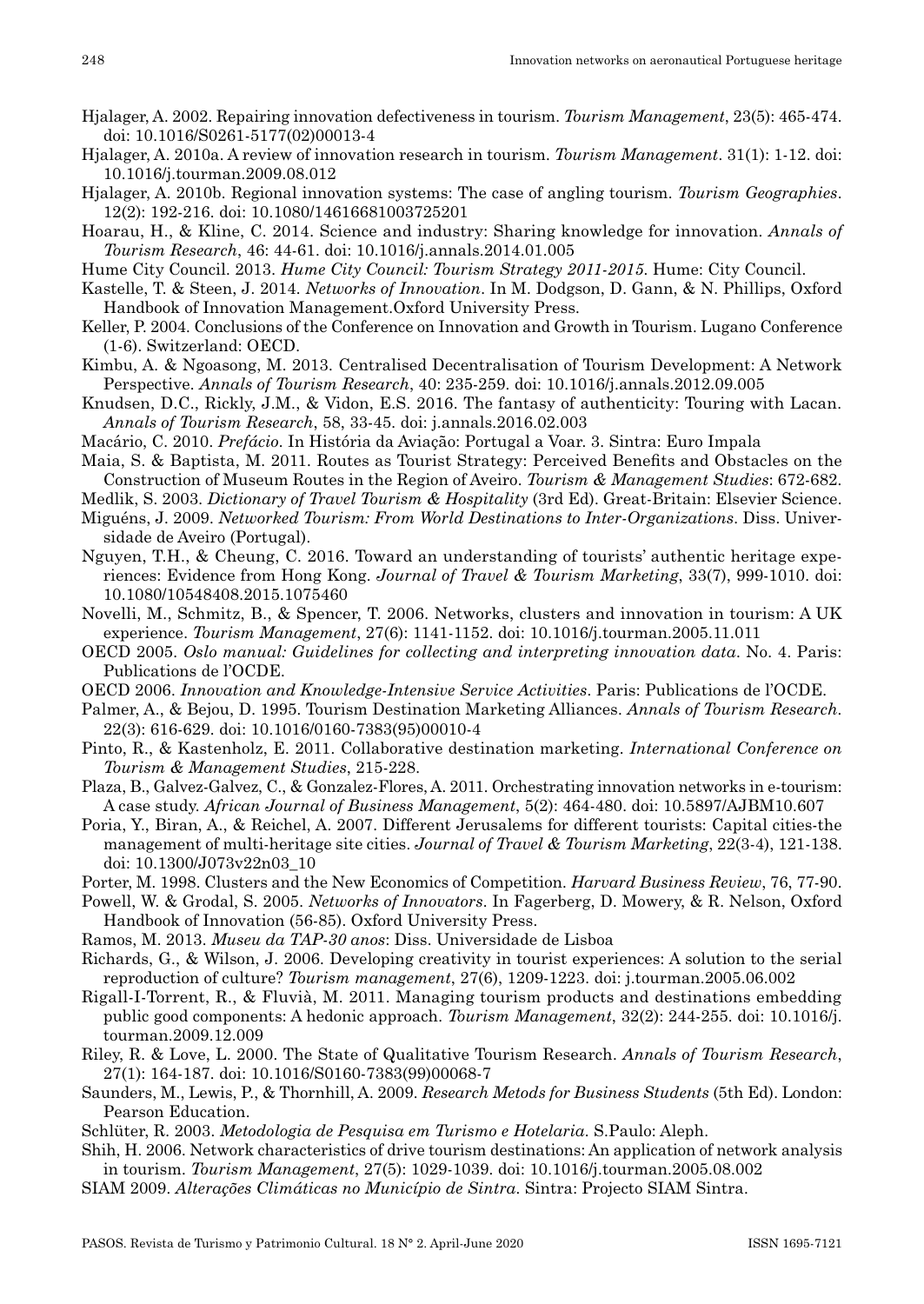- Strobl, A. & Peters, M. 2013. Entrepreneurial Reputation in Destination Networks. *Annals of Tourism Research*, 40, 59‑82. doi: 10.1016/j.annals.2012.08.005
- Tidd, J., & Bessant, J. 2009. *Innovation Networks*. In J. Tidd, & J. Bessant, Managing Innovation: Integrating Technological, Market and Organizational Change (4th Ed, 281‑309). Chichester: John Wiley & Sons.
- Trott, P. 2012. *Innovation Management and New Product Development*. Hampshire: Prentice Hall.
- Tsiotsou, R., & Vasaioti, E. 2006. Satisfaction: A segmentation criterion for "short term" visitors of mountainous destinations. *Journal of Travel and Tourism Marketing*, 20(1), 61–73. doi: 10.1300/ J073v20n01\_05
- Tunbridge, J.E. 2004. The Churchill–Roosevelt Bases of 1940: The Question of Heritage in their Adaptive Reuse. *International Journal of Heritage Studies*. 10(3): 229‑251. doi: 10.1080/1352725042000234433
- Tunbridge, J.E. 2008. Malta: reclaiming the naval heritage? *International Journal of Heritage Studies.* 14(5): 449‑466. doi: 10.1080/13527250802284875
- Turismo de Portugal 2012. *Plano Estratégico Nacional do Turismo*. Lisboa: Turismo de Portugal.
- UNWTO 2011a. *Tourism as an Instrument for Development: (Social) Development vis‑à‑vis Tourism*. Faro: UNWTO Knowledge Network.
- UNWTO 2011b. *Governance for Sustainable Tourism Development. UNWTO Knowledge Network*. Faro: UNWTO Knowledge Network.
- Vieira, N. 2007. *Gestão de Sítios Históricos: A transformação dos valores culturais e econômicos em programas de revitalização em áreas históricas*. Vol. 9. Recife: UFPE.
- Walle, A. 1997. Quantitative Versus Qualitative Tourism Research. *Annals of Tourism Research*, 24(3): 524‑536. doi: 10.1016/S0160‑7383(96)00055‑2
- Weaver, A. 2011. Tourism and the Military: Pleasure and the War Economy. *Annals of Tourism Research*, 38(2), 672‑689. doi: 10.1016/j.annals.2010.12.005
- WEF 2013. *The Travel & Tourism Competitiveness Report 2013*. Geneva: World Economic Forum.
- Weiermair, K. 2004. *Product improvement or innovation: what is the key to sucess in tourism*? OECD. In‑ novations in tourism UNWTO conference.
- WTTC 2003. *Blueprint for New Tourism. Blueprint for New Tourism*. London: World Travel and Tourism Council.
- WTTC 2011. *Progress & Priorities 2011‑2012*. London: World Travel and Tourism Council.
- WTTC 2013. *Tourism for Tomorrow‑the WTTC Perspective*. London: World Travel and Tourism Council. Yang, Y. 2012. Agglomeration density and tourism development in China:An empirical research based on
- dynamic panel data model. *Tourism Management*, 33(6), 1347‑1359. doi: 10.1016/j.tourman.2011.12.018 Yi, X., Fu, X., Yu, L., & Jiang, L. (2018). Authenticity and loyalty at heritage sites: The moderation
- effect of postmodern authenticity. *Tourism Management*, 67, 411‑424. doi: j.tourman.2018.01.013 Yin, R. (2011). *Qualitative Research form Start to Finish*. London: Guilford Press.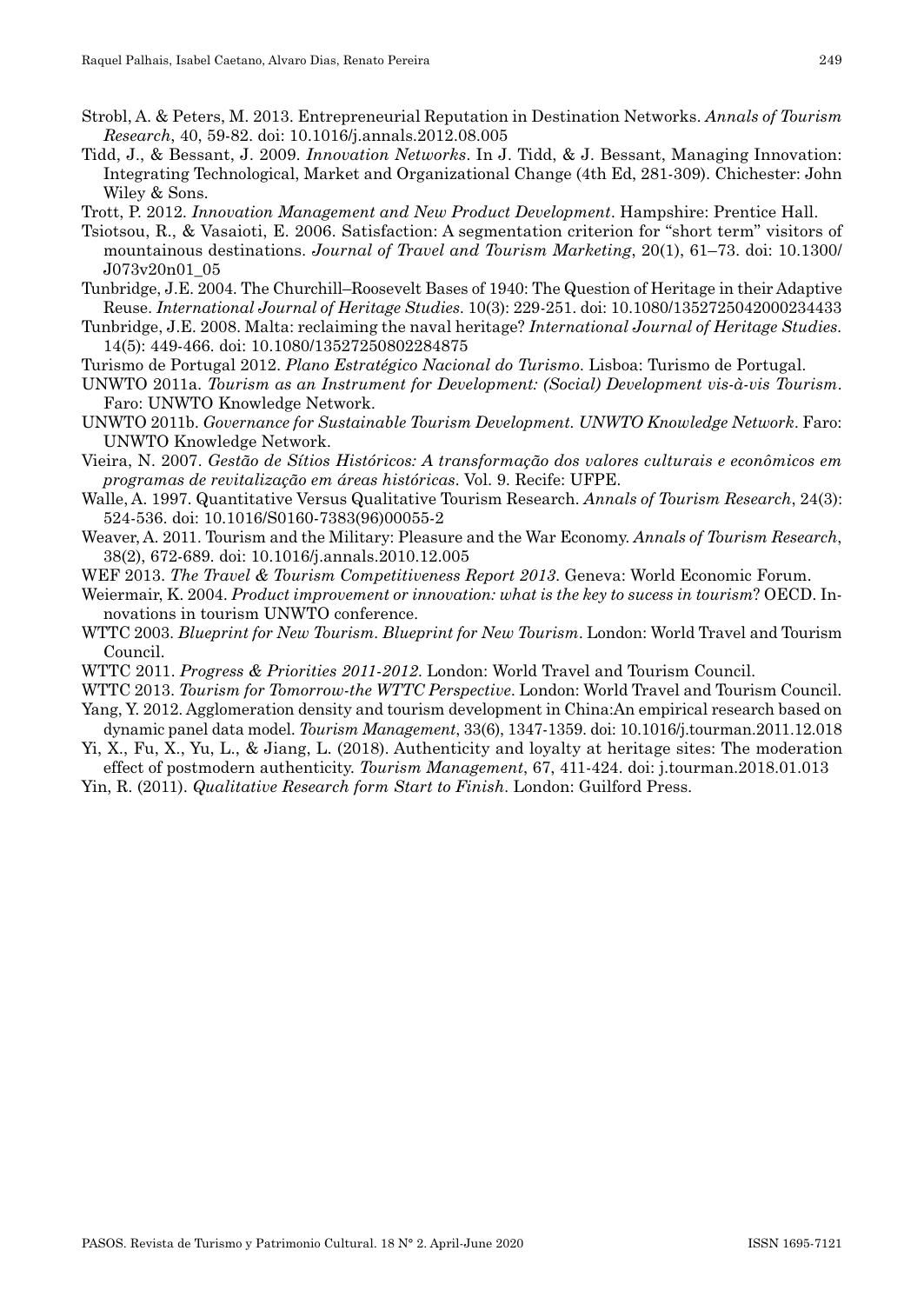| Authors                                                   | Contribution                                                                                                                                             |
|-----------------------------------------------------------|----------------------------------------------------------------------------------------------------------------------------------------------------------|
| Palmer and Bejou (1995)                                   | Tourism destinations as local alliances to constitute products<br>based on stakeholders interdependency                                                  |
| Hjalager (2002)                                           | Obstacles to tourism innovation processes and knowledge<br>transfer                                                                                      |
| Novelli, Schmitz and Spencer (2006)                       | Networks and clusters as a way to improve tourism product for<br>tourists specific requirements                                                          |
| <b>OECD</b> (2006)                                        | Present tourism network as a tool to foster innovation by<br>exploring external linkages and informal networks on tourism<br>products and destinations   |
| Cooper and Baggio (2008)                                  | Refer the necessity of being collaborative in competitive<br>destinations, by emphasizing the relationships that form a value-<br>-creation system       |
| Plaza, Galvez-Galvez and Gonzalez-<br>$-$ Flores $(2011)$ | Conditions to orchestrate a tourism network                                                                                                              |
| Pinto and Kastenholz (2011)                               | Defend tourism network as a tool to manage and for marketing<br>destinations                                                                             |
| Strobl and Peters (2013)                                  | Importance of entrepreneurial reputation of actors, strong ties'<br>density and informal relationships between actors for destination<br>network success |
| WTTC (2013)                                               | Tourism has to adopt an holistic approach, which is necessary<br>to look beyond competitive boundaries and to develop new<br>collaborations              |
| Hoarau and Kline (2014)                                   | Tourism innovation processes can be fostered by co-creation<br>model and knowledge sharing as tourism experience                                         |

**Appendix 1: Main Contributions of Tourism Networks Research**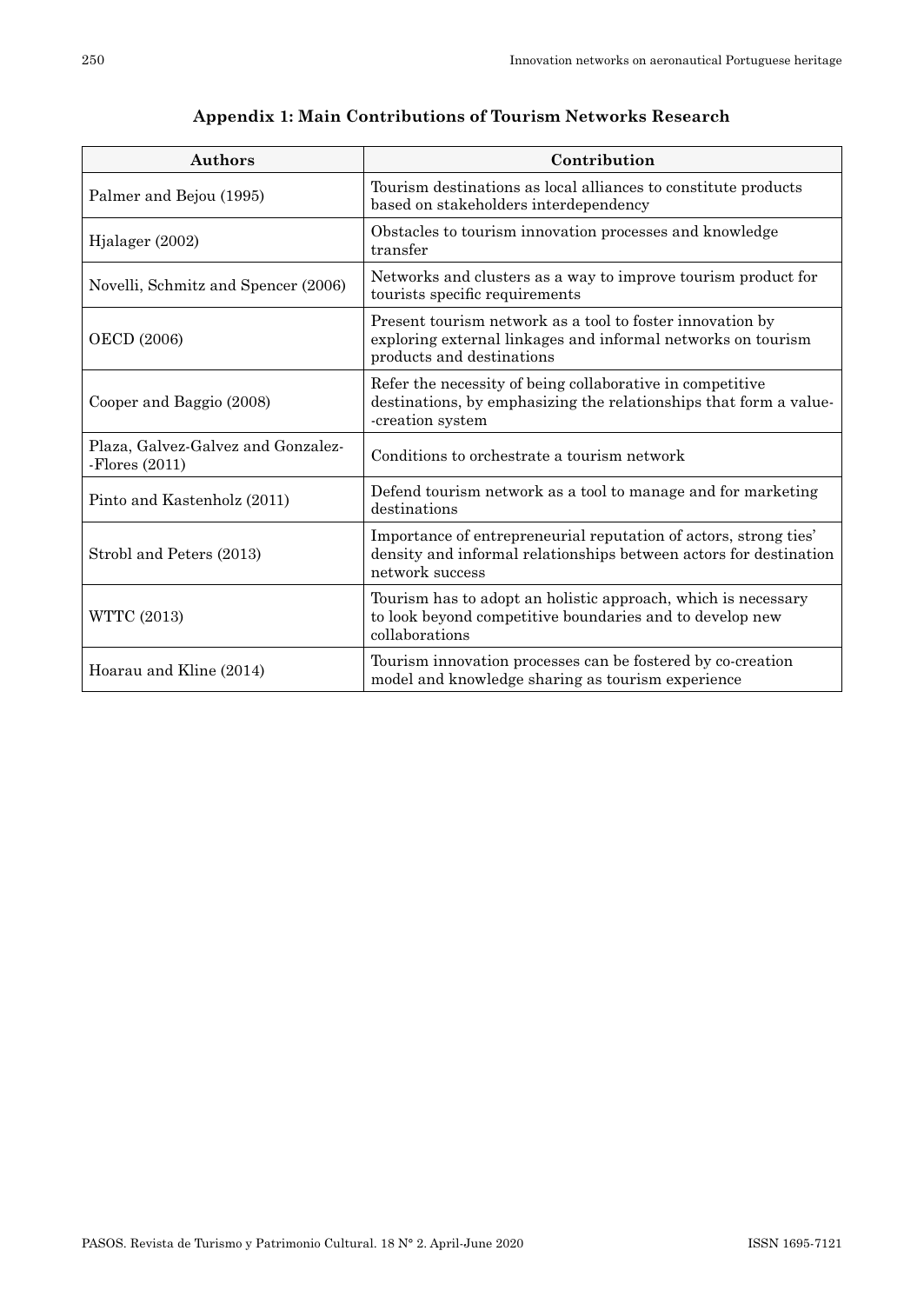| Variables/<br><b>Museums</b>        | Smithsonian<br><b>Museum</b>                                                                        | <b>IWM</b><br>Duxford                                        | <b>National</b><br>Museum<br><b>USAF</b>         | Aviation<br>Center and<br><b>Boeing Tour</b>              | <b>French Air</b><br>and Space<br>Museum   | <b>SMA</b>                                                                             |
|-------------------------------------|-----------------------------------------------------------------------------------------------------|--------------------------------------------------------------|--------------------------------------------------|-----------------------------------------------------------|--------------------------------------------|----------------------------------------------------------------------------------------|
| Region/<br>Country                  | Washington/<br><b>USA</b>                                                                           | Duxford/UK                                                   | Ohio/USA                                         | Washington/<br><b>USA</b>                                 | Le Bourget/<br>France                      | Sintra/<br>Portugal                                                                    |
| Airport/<br>Aerodrome<br>Location   | X                                                                                                   | X                                                            | X                                                |                                                           | X                                          | X                                                                                      |
| <b>Museum</b><br>Collection         | 60,000<br>$objects$ : $>$<br>1.75 million<br>photographs;<br>$> 14,000$ film<br>and video<br>titles | 200 aircraft,<br>tanks.<br>military<br>vehicles and<br>boats | > 360<br>aircrafts and<br>missiles on<br>display | Boeing 747s,<br>767s, 777s,<br>or 787s being<br>assembled | 19,595 items,<br>including 150<br>aircraft | 46 aircrafts,<br>5,000<br>bibliographic<br>assets, Flight<br>Equipment<br>and Uniforms |
| <b>Gift Shop</b>                    | X                                                                                                   | $\mathbf{X}$                                                 | $\mathbf{X}$                                     | X                                                         | X                                          | $\mathbf{X}$                                                                           |
| <b>Food Service</b>                 | X                                                                                                   | X                                                            | X                                                | X                                                         | X                                          | $\star$                                                                                |
| <b>Meeting Areas</b>                | $\mathbf{X}$                                                                                        | $\mathbf{X}$                                                 | $\mathbf{X}$                                     | $\mathbf{X}$                                              | $\mathbf{X}$                               | X                                                                                      |
| <b>Interactive</b><br>Exhibits      | X                                                                                                   |                                                              | X                                                | X                                                         | X                                          | NA                                                                                     |
| <b>Dynamic Events</b><br>Calendar   | X                                                                                                   | X                                                            | X                                                | NA                                                        | X                                          | NA                                                                                     |
| Educational<br>Programming          | $\mathbf{X}$                                                                                        | X                                                            | X                                                | X                                                         | X                                          | NA.                                                                                    |
| <b>Air Shows</b>                    | NA                                                                                                  | X                                                            | X                                                | NA                                                        | X                                          | $\star$                                                                                |
| <b>Public View's</b><br>Restoration | X                                                                                                   | X                                                            | X                                                | NA                                                        | X                                          | NA                                                                                     |
| Professional<br><b>Tour Guides</b>  | X                                                                                                   | X                                                            | X                                                | X (only in<br>English)                                    | X                                          | $\star$                                                                                |

**Appendix 2: Benchmarking: the World's Top 5 Museums and SMA**

Legend: \* not available at the moment, despite having conditions to provide it; NA - not available Source: The authors based on museums website

## **Appendix 3: Brief description of the main Portuguese Aeronautical Spots**

## **Aero Club de Portugal**

The history of Portuguese Aeronautic began in 1909, when the pioneer Aero Club de Portugal (Lisbon) was founded by a group of Army's Officers to promote the aeronautic development in Portugal, thereby its use by Portuguese Army.

Its collection is mainly composed by aeronautical historical documentation, in its extensive aeronautic library, trophies and medals. Soon it will have the Memory Room. It also owns a fleet of 8 airplanes and 2 gliders to train people who want to become a pilot or pilots who want to specialise. They both operate in Tires and Ponte de Sôr Aerodromes.